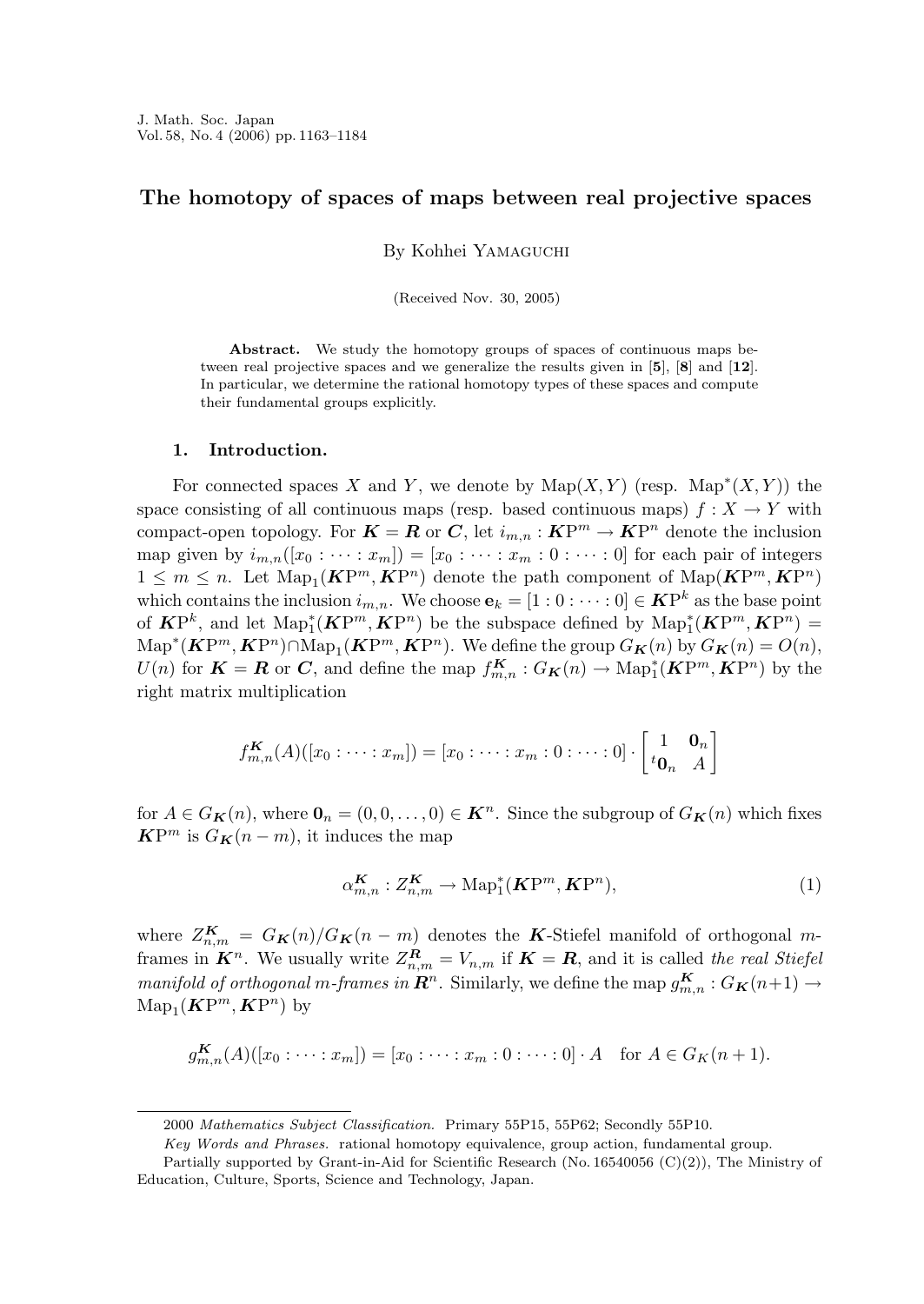### 1164 K. YAMAGUCHI

Because the subgroup  $\Delta_{m+1} \times G_{\mathbf{K}}(n-m) \subset G_{\mathbf{K}}(n+1)$  is fixed under the map  $g_{m,n}^{\mathbf{K}}$ , it also induces the map

$$
\beta_{m,n}^{\mathbf{K}} : P Z_{n+1,m+1}^{\mathbf{K}} \to \mathrm{Map}_1(\mathbf{K}P^m, \mathbf{K}P^n),\tag{2}
$$

where  $\Delta_k \subset G_K(k)$  is the center of  $G_K(k)$ ,  $PZ_{n+1,m+1}^K$  denotes the space given by  $PZ_{n+1,m+1}^{\mathbf{K}} = G_{\mathbf{K}}(n+1)/(\Delta_{m+1} \times G_{\mathbf{K}}(n-m)) \cong P_{\mathbf{K}}(Z_{n+1,m+1}^{\mathbf{K}})$ , and  $P_{\mathbf{K}}(Z_{n+1,m+1}^{\mathbf{K}})$ is the space consisting of all  $K^*$ -projective classes of the Stiefel manifold  $Z_{n+1,m+1}^K$ . We write  $PZ_{n+1,m+1}^{\mathbf{R}} = PV_{n+1,m+1}$  if  $\mathbf{K} = \mathbf{R}$ , and it is called the real projective Stiefel manifold of orthogonal  $(m+1)$ -frames in  $\mathbb{R}^{n+1}$ .

The principal motivation for this paper derives from the work of S. Sasao [8] (cf. [3], [7]), in which he studies the homotopy groups of  $\text{Map}_1(\mathbb{C}P^m, \mathbb{C}P^n)$  and  $\text{Map}^*_1(\mathbf{C}\mathrm{P}^m,\mathbf{C}\mathrm{P}^n)$  by using the maps  $\alpha_{m,n}^{\mathbf{C}}$  and  $\beta_{m,n}^{\mathbf{C}}$ . Because the case  $\mathbf{K} = \mathbf{C}$  has been studied well, from now on we shall study the case  $K = R$ . Now we recall the following result.

THEOREM 1.1 ([5], [12]). Let  $1 \leq m \leq n$  be integers.

(i) The map  $\beta_{m,n} = \beta_{m,n}^{\mathbf{R}} : PV_{n+1,m+1} \to \text{Map}_1(\mathbf{R}P^m, \mathbf{R}P^n)$  is a homotopy equivalence up to dimension  $2(n-m)-1$ .

(ii) 
$$
\pi_k(\text{Map}_1(\mathbf{R}\mathrm{P}^n, \mathbf{R}\mathrm{P}^n)) \otimes \mathbf{Q} \cong \begin{cases} \mathbf{Q} & \text{if } n \equiv 1 \pmod{2} \text{ and } k = n, \text{ or} \\ & n \equiv 0 \pmod{2} \text{ and } k = 2n - 1, \\ 0 & \text{otherwise.} \end{cases}
$$

REMARK. A map  $f: X \to Y$  is called a homotopy equivalence up to dimension D if  $f_* : \pi_k(X) \to \pi_k(Y)$  is an isomorphism when  $k < D$  and an epimorphism when  $k = D$ . Similarly, a map  $f: X \to Y$  is called a rational homotopy equivalence through the dimension D if  $f_* \otimes 1 : \pi_k(X) \otimes \mathbf{Q} \to \pi_k(Y) \otimes \mathbf{Q}$  is an isomorphism whenever  $k \leq D$ . In particular, a map  $f: X \to Y$  is called a rational homotopy equivalence through the maximal dimension D, if  $f_* \otimes 1 : \pi_k(X) \otimes \mathbf{Q} \to \pi_k(Y) \otimes \mathbf{Q}$  is an isomorphism for any  $k \leq D$  and it is not an isomorphism for  $k = D + 1$ .

Sasao [8] also shows that  $\alpha_{m,n}^C$  and  $\beta_{m,n}^C$  are rational homotopy equivalences, and one may suppose that the maps  $\alpha_{m,n}^R$  and  $\beta_{m,n}^R$  might be also rational homotopy equivalences. However, recently N. Okazaki pointed out that the map  $\beta_{m,n}^R$  might not be a rational homotopy equivalence, and one may suppose that it might be not so useful to use these maps for studying the homotopy of the spaces  $\mathrm{Map}_1(\mathbb{RP}^m, \mathbb{RP}^n)$  and  $\mathrm{Map}_1^*(\mathbb{RP}^m, \mathbb{RP}^n)$ . However, this is not true. In fact, the main purpose of this paper is to show how these maps are useful for studying the homotopy of these spaces. We shall investigate what extent these maps approximate their rational homotopy groups, and show that it is very useful to study them for computing the *integral* homotopy groups of  $\text{Map}_1(\mathbb{RP}^m, \mathbb{RP}^n)$ and  $\text{Map}^*_1(\mathbb{RP}^m, \mathbb{RP}^n)$  (see Theorem 1.4 below). More precisely, the main results of this paper are stated as follows.

THEOREM 1.2. Let  $1 \leq m < n$  be integers.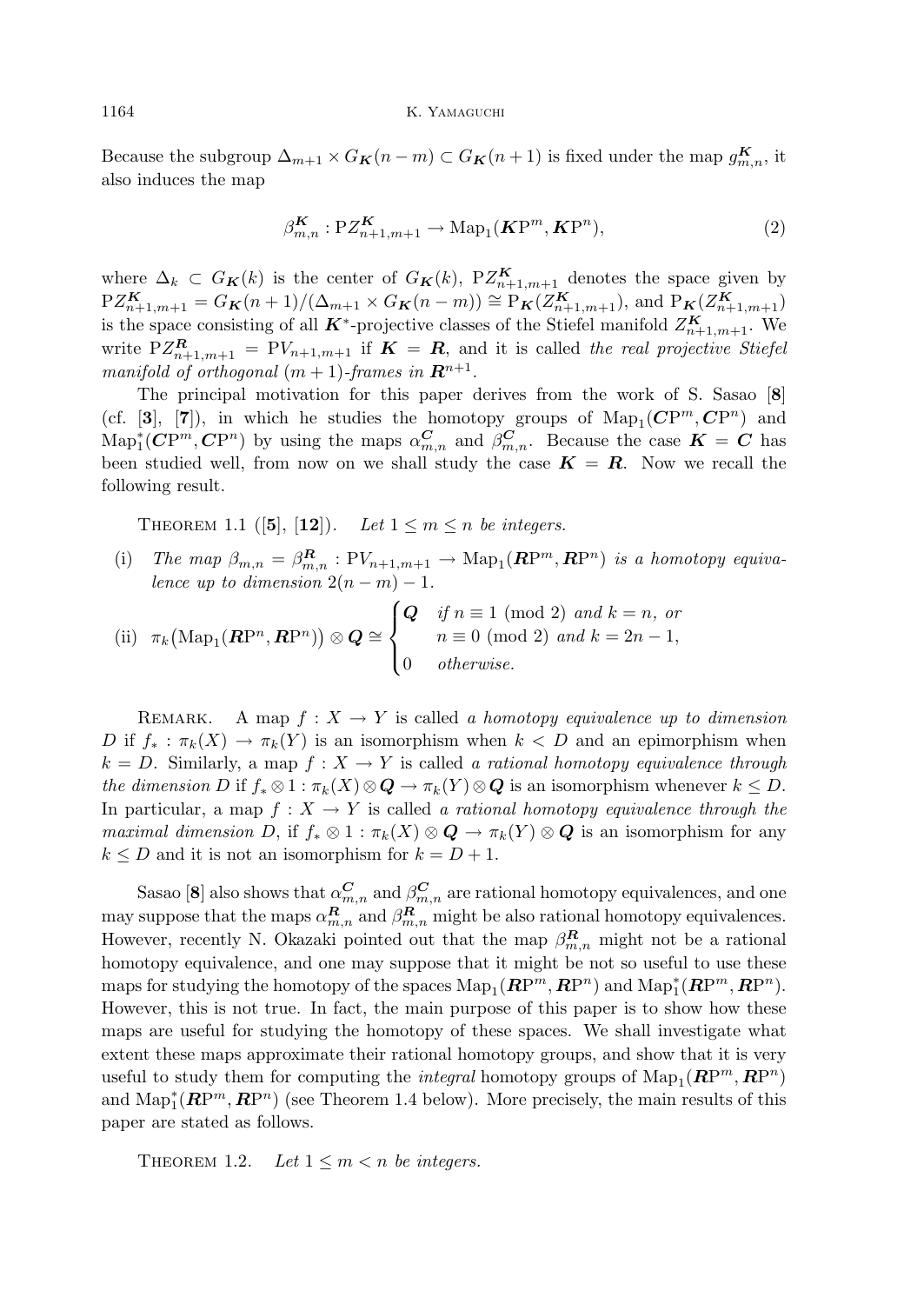- (i) The map  $\alpha_{m,n} = \alpha_{m,n}^R : V_{n,m} \to \text{Map}_1^*(\mathbb{RP}^m, \mathbb{RP}^n)$  is a homotopy equivalences up to dimension  $D_R(m, n) = 2(n - m) - 1$ .
- (ii) The maps

$$
\begin{cases} \alpha_{m,n} = \alpha_{m,n}^{\mathbf{R}} : V_{n,m} \to \text{Map}_1^*(\mathbf{R}\mathrm{P}^m, \mathbf{R}\mathrm{P}^n) \\ \beta_{m,n} = \beta_{m,n}^{\mathbf{R}} : \text{PV}_{n+1,m+1} \to \text{Map}_1(\mathbf{R}\mathrm{P}^m, \mathbf{R}\mathrm{P}^n) \end{cases}
$$

are rational homotopy equivalences through the maximal dimension  $D(m, n)$ , where  $D(m, n)$  denotes the number defined by

$$
D(m, n) = \begin{cases} 2n - 3 & \text{if } n \equiv 0 \pmod{2} \text{ and } m = 1, \\ 2(n - m) - 1 - (-1)^{m+n} & \text{otherwise.} \end{cases}
$$

PROPOSITION 1.3. Let  $1 \leq m < n$  be integers.

(i) If  $n \equiv 1 \pmod{2}$  and  $m \equiv 0 \pmod{2}$ ,  $\pi_k$  $(\text{Map}_1^*(\mathbb{RP}^m, \mathbb{RP}^n)) \otimes \mathbb{Q} \cong 0 \text{ for any } k.$ (ii) If  $n \equiv 1 \pmod{2}$  and  $m \equiv 1 \pmod{2}$ ,

$$
\pi_k\big(\mathrm{Map}^*_1(\mathbf{RP}^m,\mathbf{RP}^n)\big)\otimes\mathbf{Q}\cong\begin{cases}\mathbf{Q} & \text{if } k=n-m, \\ 0 & otherwise.\end{cases}
$$

(iii) If  $n \equiv 0$  and  $m \equiv 0 \pmod{2}$ ,

$$
\pi_k\big(\mathrm{Map}^*_1(\mathbf{R}\mathrm{P}^m,\mathbf{R}\mathrm{P}^n)\big)\otimes\mathbf{Q}\cong\begin{cases}\mathbf{Q} & \text{if } k=n-1, \ k=n-m, \\ 0 & \text{otherwise.}\end{cases}
$$

(iv) If  $n \equiv 0$  and  $m \equiv 1 \pmod{2}$ ,

$$
\pi_k\big(\mathrm{Map}^*_1(\mathbf{R}\mathrm{P}^m,\mathbf{R}\mathrm{P}^n)\big) \otimes \mathbf{Q} \cong \begin{cases} \mathbf{Q} & \text{if } k = n-1, \ k = 2n-m-1, \\ 0 & \text{otherwise.} \end{cases}
$$

(v) In particular, if  $n \geq 2$ ,  $\pi_k$  $\left(\mathrm{Map}^*_1(\mathbf{R}\mathrm{P}^n,\mathbf{R}\mathrm{P}^n)\right)\otimes\mathbf{Q}\cong$  $\overline{a}$  $Q$  if  $k = n - 1$  and  $n \equiv 0 \pmod{2}$ , 0 otherwise.

THEOREM 1.4. Let  $1 \leq m \leq n$  be integers.

(i) The induced homomorphisms

$$
\begin{cases} \alpha_{m,n_{*}} = \alpha_{m,n_{*}}^{R} : \pi_{1}(V_{n,m}) \to \pi_{1}(\mathrm{Map}_{1}^{*}(\mathbf{R}\mathrm{P}^{m}, \mathbf{R}\mathrm{P}^{n})) \\ \beta_{m,n_{*}} = \beta_{m,n_{*}}^{R} : \pi_{1}(\mathrm{P}V_{n+1,m+1}) \to \pi_{1}(\mathrm{Map}_{1}(\mathbf{R}\mathrm{P}^{m}, \mathbf{R}\mathrm{P}^{n})) \end{cases}
$$

are isomorphisms when  $1 \leq m < n$  or  $1 \leq m = n \leq 2$ , and split monomorphisms when  $m = n \geq 3$ .

(ii) If  $m < n$ , there are isomorphisms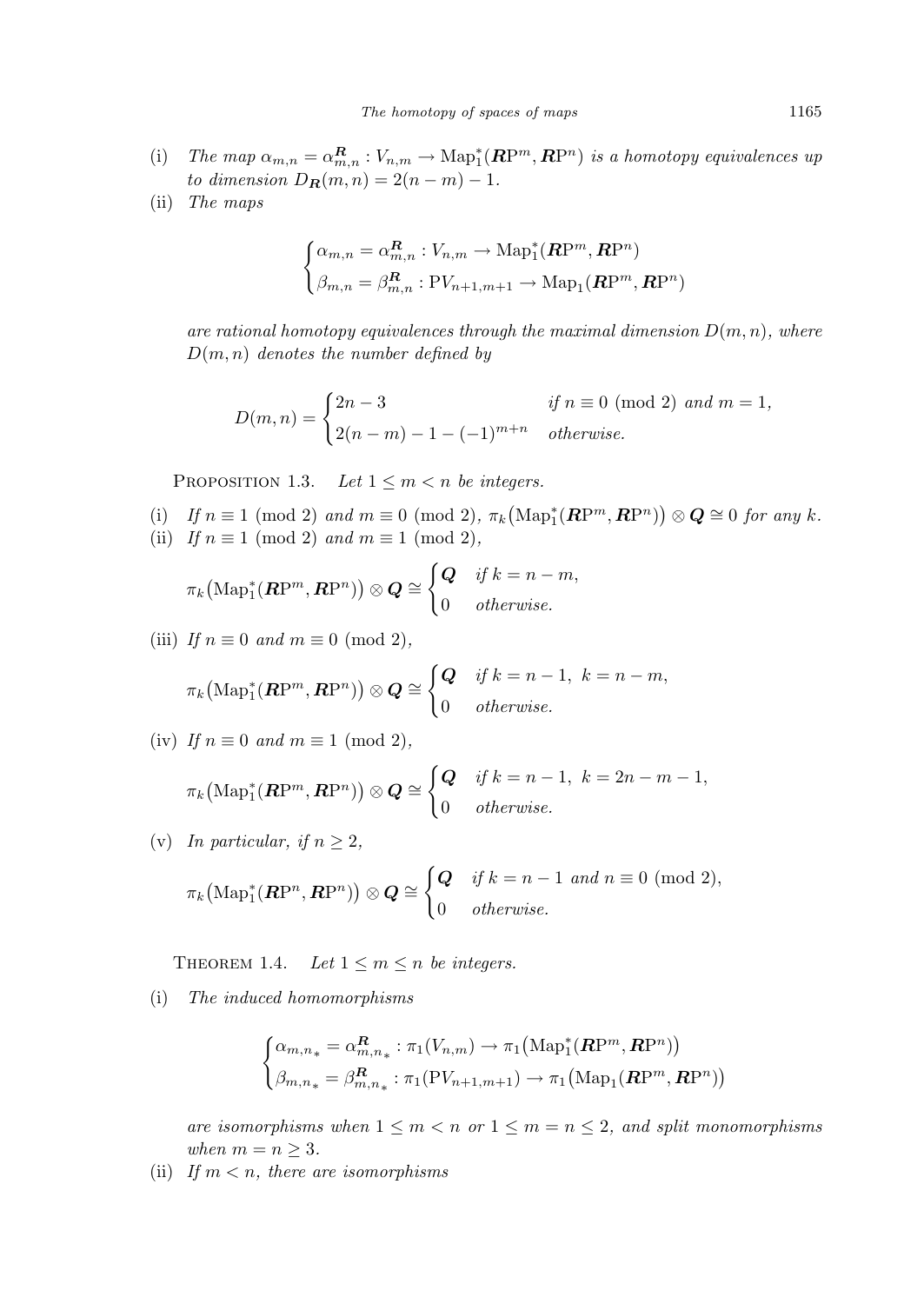1166 K. YAMAGUCHI

$$
\pi_1\big(\text{Map}_1^*(\mathbf{R}P^m, \mathbf{R}P^n)\big) \cong \begin{cases} Z & \text{if } (m, n) = (1, 2), \\ 0 & \text{if } m = 1 \text{ and } n \ge 3, 2 \le m \le n - 2, \\ Z/2 & \text{if } m = n - 1 \ge 2. \end{cases}
$$

$$
\pi_1\big(\text{Map}_1(\mathbf{R}P^m, \mathbf{R}P^n)\big) \cong \begin{cases} Z/4 & \text{if } (m, n) = (1, 2), m = n - 1 \ge 2, \\ Z/2 & \text{if } m = 1 \text{ and } n \ge 3, 2 \le m \le n - 2. \end{cases}
$$

(iii) If  $m = n$ , there are isomorphisms

$$
\pi_1(\text{Map}_1^*(\mathbf{R}\mathrm{P}^n, \mathbf{R}\mathrm{P}^n)) \cong \begin{cases}\n0 & \text{if } n = 1, \\
\mathbf{Z} & \text{if } n = 2, \\
\mathbf{Z}/2 \oplus \mathbf{Z}/2 & \text{if } n \ge 3.\n\end{cases}
$$
\n
$$
\pi_1(\text{Map}_1(\mathbf{R}\mathrm{P}^n, \mathbf{R}\mathrm{P}^n)) \cong \begin{cases}\n\mathbf{Z} & \text{if } n = 1, \\
\mathbf{Z}/4 & \text{if } n = 2, \\
\mathbf{Z}/4 \oplus \mathbf{Z}/2 & \text{if } n \ge 3.\n\end{cases}
$$

COROLLARY 1.5. If  $n \equiv 1 \pmod{2}$  and  $m \equiv 0 \pmod{2}$  with  $2 \leq m \leq n$ , there is a rational homotopy equivalence  $\mathrm{Map}_1^*(\mathbb{RP}^m, \mathbb{RP}^n) \simeq_{\mathbb{Q}} \{*\}.$ 

COROLLARY 1.6. Let  $1 \leq m < n$  be integers.

(i) If 
$$
n \equiv 1 \pmod{2}
$$
 and  $m \equiv 0 \pmod{2}$ ,  
\n
$$
\pi_k(\text{Map}_1(\mathbb{R}\mathrm{P}^m, \mathbb{R}\mathrm{P}^n)) \otimes \mathbb{Q} \cong \begin{cases} \mathbb{Q} & \text{if } k = n, \\ 0 & \text{otherwise.} \end{cases}
$$

(ii) If  $n \equiv 1 \pmod{2}$  and  $m \equiv 1 \pmod{2}$ ,

$$
\pi_k\big(\mathrm{Map}_1(\mathbf{R}\mathrm{P}^m,\mathbf{R}\mathrm{P}^n)\big)\otimes\mathbf{Q}\cong\begin{cases} \mathbf{Q} & \text{if } k=n-m, \ k=n, \\ 0 & \text{otherwise.} \end{cases}
$$

(iii) If 
$$
n \equiv 0
$$
 and  $m \equiv 0 \pmod{2}$ ,

 $\pi_k$ 

$$
(\mathrm{Map}_1(\mathbf{R}\mathrm{P}^m,\mathbf{R}\mathrm{P}^n))\otimes\mathbf{Q}\cong\begin{cases}\mathbf{Q} & \text{if } k=2n-1,\ k=n-m, \\ 0 & \text{otherwise.}\end{cases}
$$

(iv) If 
$$
n \equiv 0
$$
 and  $m \equiv 1 \pmod{2}$ ,  
\n
$$
\pi_k(\text{Map}_1(\mathbb{R}\mathrm{P}^m, \mathbb{R}\mathrm{P}^n)) \otimes \mathbb{Q} \cong \begin{cases} \mathbb{Q} & \text{if } k = 2n - 1, k = 2n - m - 1, \\ 0 & \text{otherwise.} \end{cases}
$$

This paper is organized as follows. In section 2, we study the basic properties of the maps  $\alpha_{m,n}^R$  and  $\beta_{m,n}^R$ . Next, we compute the fundamental groups  $\pi_1(\text{Map}_1^*(\mathbb{RP}^m, \mathbb{RP}^n))$ and  $\pi_1(\text{Map}_1(\mathbb{RP}^m, \mathbb{RP}^n))$  when  $m \leq n$ , and we investigate the rational homotopy stability of these maps. In section 3, and in section 4, we determine the rational homotopy of the spaces  $\text{Map}_1^*(\mathbb{RP}^m, \mathbb{RP}^n)$  and  $\text{Map}_1(\mathbb{RP}^m, \mathbb{RP}^n)$ , explicitly. Finally, in section 5, we compute the fundamental groups  $\pi_1(\mathrm{Map}_1^*(\mathbb{RP}^m,\mathbb{RP}^n))$  and  $\pi_1(\mathrm{Map}_1(\mathbb{RP}^m,\mathbb{RP}^n))$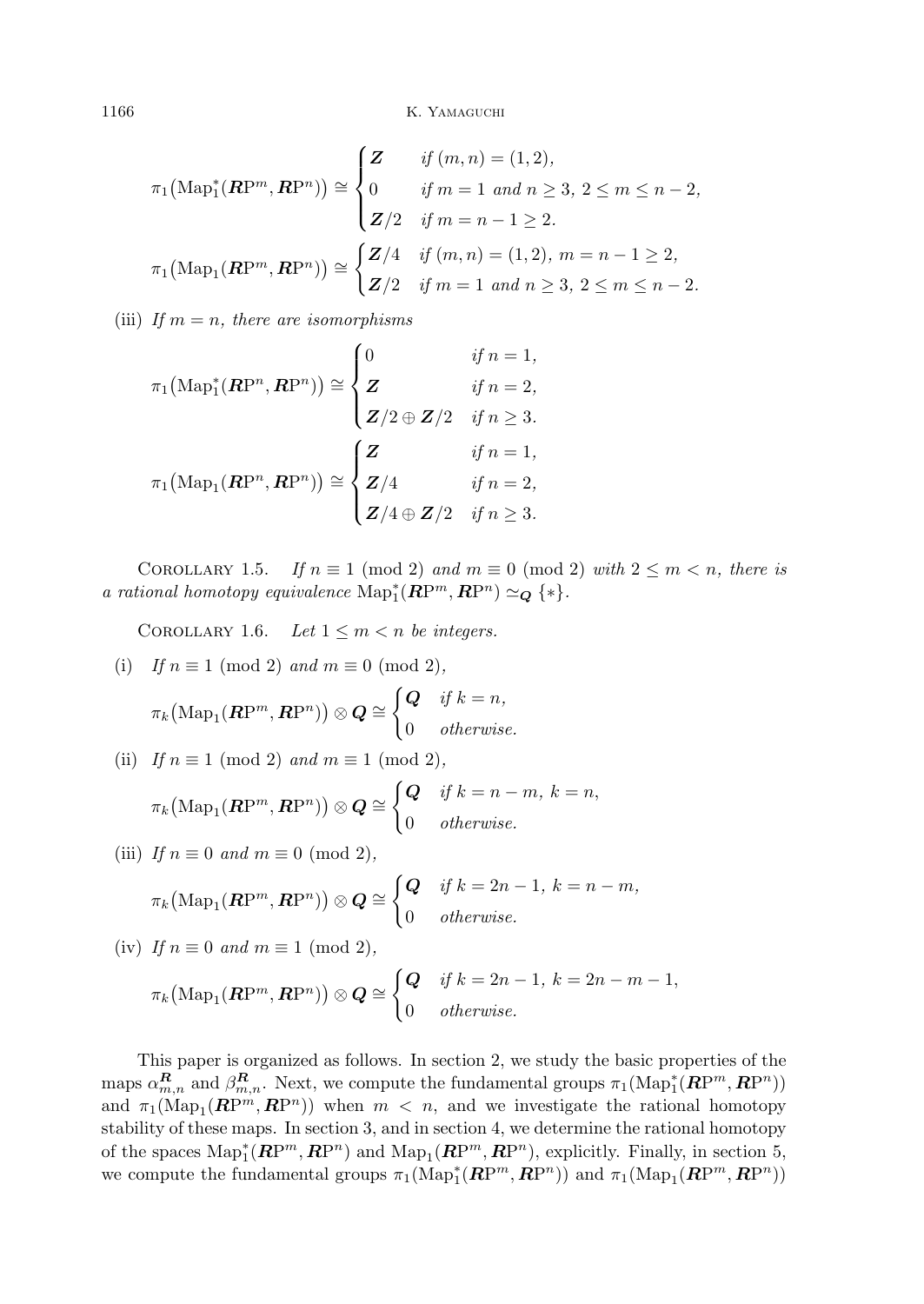when  $m = n$ .

# 2. The maps  $\alpha_{m,n}$  and  $\beta_{m,n}$ .

We write  $\alpha_{m,n} = \alpha_{m,n}^R$  and  $\beta_{m,n} = \beta_{m,n}^R$ . Let  $ev : \text{Map}_1(\mathbb{RP}^m, \mathbb{RP}^n) \to \mathbb{RP}^n$  denote the evaluation map defined by  $ev(f) = f(e_m)$ . Then we have the evaluation fibration sequence

$$
\mathrm{Map}_1^*(\mathbf{R}\mathrm{P}^m, \mathbf{R}\mathrm{P}^n) \longrightarrow \mathrm{Map}_1(\mathbf{R}\mathrm{P}^m, \mathbf{R}\mathrm{P}^n) \stackrel{ev}{\longrightarrow} \mathbf{R}\mathrm{P}^n. \tag{3}
$$

If we define the map  $r_m$ :  $\text{Map}_1^*(\mathbb{RP}^m, \mathbb{RP}^n) \to \text{Map}_1^*(\mathbb{RP}^{m-1}, \mathbb{RP}^n)$  by  $r_m(f) = f$  $\mathbb{RP}^{m-1}$ , we also obtain the restriction fibration sequence

$$
\Omega_1^m S^n \longrightarrow \text{Map}_1^*(\mathbb{RP}^m, \mathbb{RP}^n) \xrightarrow{r_m} \text{Map}_1^*(\mathbb{RP}^{m-1}, \mathbb{RP}^n),\tag{4}
$$

where  $\Omega_1^m S^n$  denotes the path component of  $\Omega^m S^n$  consisting of all based maps  $f: S^m \to$  $S^n$  of degree one; we note that  $\Omega_1^m S^n = \Omega^m S^n$  if  $m < n$ , because  $\Omega^m S^n$  is connected in this case.

Similarly, we also obtain the restriction fibration sequence

$$
\Omega_1^m S^n \longrightarrow \text{Map}_1(\mathbf{R}P^m, \mathbf{R}P^n) \xrightarrow{r_m} \text{Map}_1(\mathbf{R}P^{m-1}, \mathbf{R}P^n). \tag{5}
$$

PROPOSITION 2.1. The map  $\alpha_{m,n} : V_{n,m} \to \text{Map}^*_1(\mathbb{RP}^m, \mathbb{RP}^n)$  is a homotopy equivalence up to dimension  $2(n-m) - 1$ .

PROOF. First, if we recall the commutative diagram



by using [1, Lemma 2.1], we have the fibration sequence

$$
V_{n,m} \longrightarrow \mathrm{P}V_{n+1,m+1} \longrightarrow \mathbf{R}\mathrm{P}^n.
$$

Now consider the commutative diagram

$$
V_{n,m} \longrightarrow PV_{n+1,m+1} \longrightarrow \mathbb{R}\mathbb{P}^n
$$
  
\n
$$
\alpha_{m,n} \downarrow \qquad \beta_{m,n} \downarrow \qquad \qquad \mathbb{H}
$$
  
\n
$$
\text{Map}_1^*(\mathbb{R}\mathbb{P}^m, \mathbb{R}\mathbb{P}^n) \longrightarrow \text{Map}_1(\mathbb{R}\mathbb{P}^m, \mathbb{R}\mathbb{P}^n) \xrightarrow{ev} \mathbb{R}\mathbb{P}^n
$$
  
\n(6)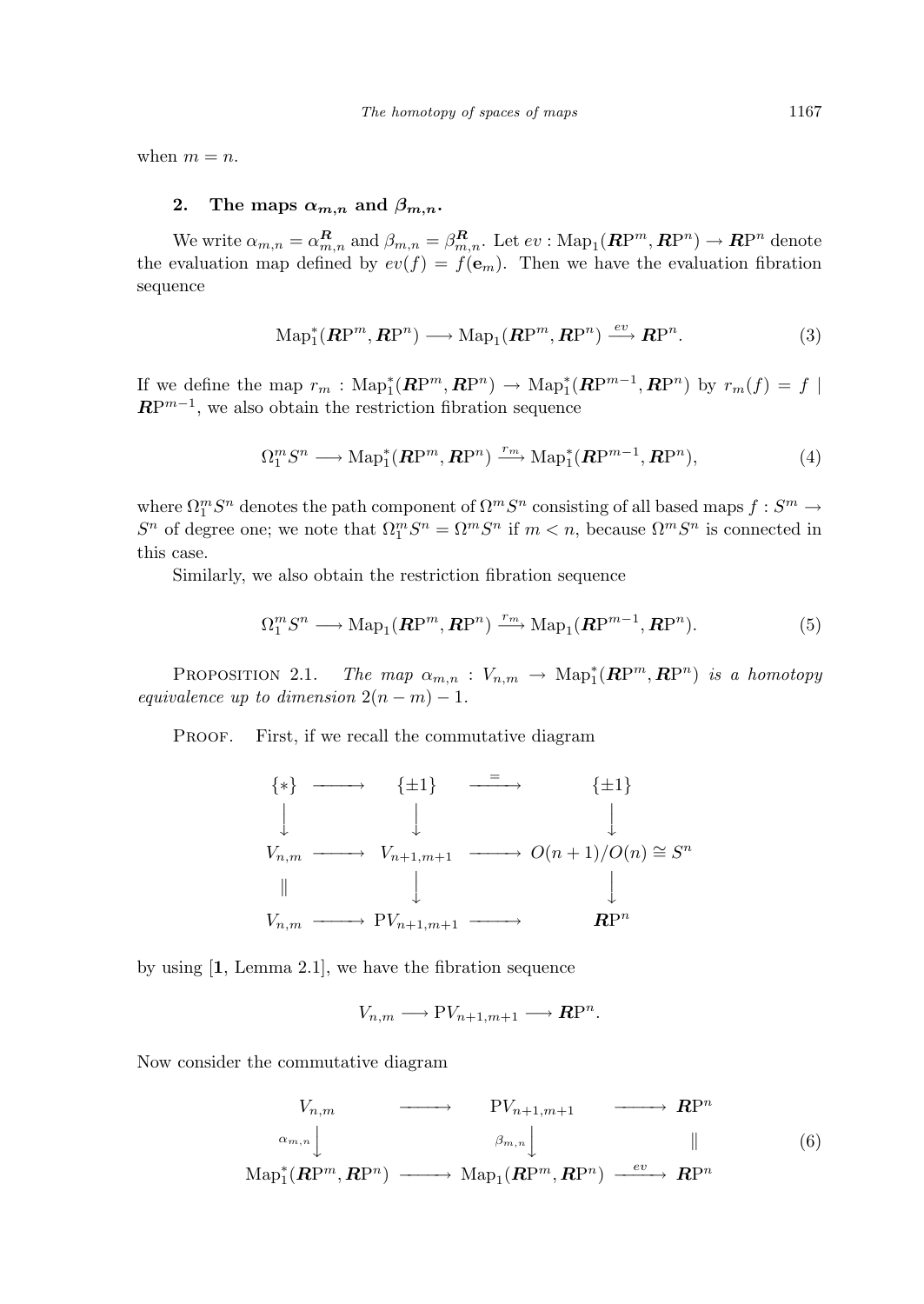### 1168 K. Yamaguchi

where two horizontal sequences are fibration sequences. Because  $\beta_{m,n}$  is a homotopy equivalence up to dimension  $2(n-m)-1$  by Theorem 1.1, the map  $\alpha_{m,n}$  is so.

REMARK. If we use the method given in  $[12, (†)]$ , we obtain the homotopy commutative diagram

$$
S^{n-m} \longrightarrow V_{n,m} \longrightarrow V_{n,m-1}
$$
  
\n
$$
E^m \downarrow \qquad \qquad \alpha_{m,n} \downarrow \qquad \qquad \alpha_{m-1,n} \downarrow \qquad \qquad (\ast)_m
$$
  
\n
$$
\Omega^m S^n \longrightarrow \text{Map}_1^*(\mathbb{RP}^m, \mathbb{RP}^n) \xrightarrow{r_m} \text{Map}_1^*(\mathbb{RP}^{m-1}, \mathbb{RP}^n)
$$

 $2,$ 

where two horizontal sequences are fibration sequences.

PROPOSITION 2.2. (i) 
$$
\pi_1(\text{Map}_1^*(\mathbb{RP}^1, \mathbb{RP}^n)) \cong \begin{cases} Z & \text{if } n = 2, \\ 0 & \text{otherwise.} \end{cases}
$$
  
\n(ii)  $\pi_1(\text{Map}_1(\mathbb{RP}^1, \mathbb{RP}^n)) \cong \begin{cases} Z & \text{if } n = 1, \\ Z/2 & \text{if } n \ge 3. \end{cases}$   
\n(iii) If  $2 \le m \le n - 2$ ,  $\begin{cases} \pi_1(\text{Map}_1^*(\mathbb{RP}^m, \mathbb{RP}^n)) \cong 0, \\ \pi_1(\text{Map}_1(\mathbb{RP}^m, \mathbb{RP}^n)) \cong Z/2. \end{cases}$   
\n(iv) If  $n \ge 3$ ,  $\pi_1(\text{Map}_1^*(\mathbb{RP}^{n-1}, \mathbb{RP}^n)) \cong Z/2$ .  
\n(v) If  $n \ge 2$ ,  $\pi_1(\text{Map}_1(\mathbb{RP}^{n-1}, \mathbb{RP}^n)) \cong Z/4$ .

PROOF. (i) Since  $\text{Map}_1^*(\mathbb{RP}^1, \mathbb{RP}^n) \simeq \Omega S^n$ , the assertion clearly holds.

(ii) We note that  $\pi_1(\text{Map}_1^*(\mathbb{RP}^1, \mathbb{RP}^1)) = 0$  by (i). If we consider the exact sequence induced from (3)

$$
0 \rightarrow \pi_1\big(\mathrm{Map}_1(\mathbf{RP}^1, \mathbf{RP}^1)\big) \stackrel{ev_*}{\longrightarrow} \pi_1(\mathbf{RP}^1) \cong \mathbf{Z} \rightarrow \pi_0\big(\mathrm{Map}_1^*(\mathbf{RP}^1, \mathbf{RP}^1)\big) = 0,
$$

we have an isomorphism  $\pi_1(\text{Map}_1(\mathbb{RP}^1, \mathbb{RP}^1)) \cong \mathbb{Z}$ . If  $n \geq 3$ , by using Theorem 1.1,  $\pi_1(\text{Map}_1(\mathbf{RP}^1, \mathbf{RP}^n)) \cong \pi_1(\text{PV}_{n+1,2}) \cong \mathbf{Z}/2.$ 

(iii) Since  $2 \le m \le n-2$ , by using Proposition 2.1 and Theorem 1.1, we have the isomorphisms

$$
\begin{cases} \pi_1\big(\mathrm{Map}_1^*(\mathbf{R}\mathrm{P}^m,\mathbf{R}\mathrm{P}^n)\big) \cong \pi_1(V_{n,m}) \cong 0, \\ \pi_1\big(\mathrm{Map}_1(\mathbf{R}\mathrm{P}^m,\mathbf{R}\mathrm{P}^n)\big) \cong \pi_1(\mathrm{P}V_{n+1,m+1}) \cong \mathbf{Z}/2. \end{cases}
$$

(iv) We assume that  $n \geq 3$ , and we note that  $\alpha_{n-2,n_*}$  :  $\pi_1(V_{n,n-2}) \stackrel{\cong}{\rightarrow}$  $\pi_1(\text{Map}_1^*(\mathbb{RP}^{n-2}, \mathbb{RP}^n))$  is an isomorphism (by Proposition 2.1). If we remark that  $V_{n,2} = SO(n)/SO(2), V_{n,n-1} = SO(n)$  and  $SO(2) = S<sup>1</sup>$ , and consider the commutative diagram of the exact sequences induced from  $(*)_{n-1}$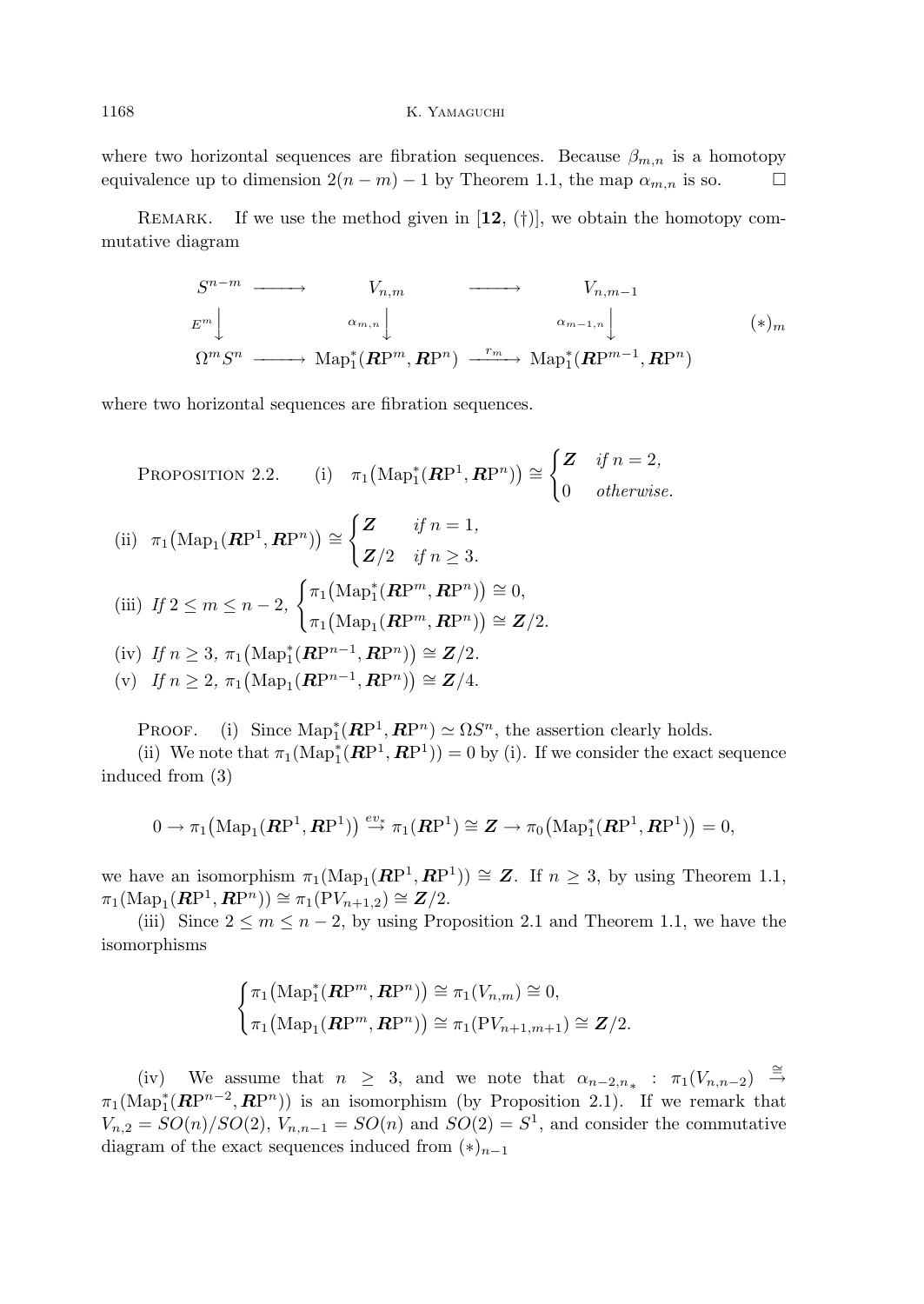$$
\pi_2(V_{n,n-2}) \longrightarrow \pi_1(S^1) \longrightarrow \pi_1(SO(n)) \longrightarrow 0
$$
  
\n
$$
\alpha_{n-2,n_*} \downarrow \cong \qquad E^{n-1} \downarrow \cong \qquad \qquad \alpha_{n-1,n_*} \downarrow
$$
  
\n
$$
\pi_2(Map_1^*(\mathbf{RP}^{n-2}, \mathbf{RP}^n)) \longrightarrow \qquad \beta \longrightarrow \pi_n(S^n) \longrightarrow \pi_1(Map_1^*(\mathbf{RP}^{n-1}, \mathbf{RP}^n)) \longrightarrow 0
$$

by using the Five Lemma,

$$
\alpha_{n-1,n_*}: \mathbf{Z}/2 = \pi_1(V_{n,n-1}) = \pi_1(SO(n)) \stackrel{\cong}{\longrightarrow} \pi_1\big(\mathrm{Map}_1^*(\mathbb{RP}^{n-1}, \mathbb{RP}^n)\big)
$$

is an isomorphism, and the assertion (iv) follows.

(v) First, we show that  $\pi_1(\text{Map}_1(\mathbf{RP}^{n-1}, \mathbf{RP}^n)) = \mathbf{Z}/4$  if  $n \geq 3$ . If  $n \geq 3$ , because  $\pi_1(\text{Map}_1^*(\mathbb{RP}^{n-1}, \mathbb{RP}^n)) = \mathbb{Z}/2$  and  $\pi_2(\mathbb{RP}^n) = 0$ , by using the evaluation fibration (3), we have the short exact sequence

$$
0 \to \mathbf{Z}/2 \to \pi_1\big(\mathrm{Map}_1(\mathbf{R}\mathrm{P}^{n-1}, \mathbf{R}\mathrm{P}^n)\big) \stackrel{ev_*}{\to} \pi_1(\mathbf{R}\mathrm{P}^n) = \mathbf{Z}/2 \to 0.
$$

Hence,  $\pi_1(\text{Map}_1(\mathbb{RP}^{n-1}, \mathbb{RP}^n))$  is isomorphic to  $\mathbb{Z}/4$  or  $\mathbb{Z}/2 \oplus \mathbb{Z}/2$ . Because  $\beta_{n-1,n_*}: \mathbf{Z}/4 = \pi_1(\mathrm{PV}_{n+1,n}) \to \pi_1(\mathrm{Map}_1(\mathbf{RP}^{n-1}, \mathbf{RP}^n))$  is surjective by Theorem 1.1,  $\beta_{n-1,n_*}: \mathbf{Z}/4 = \pi_1(\text{PV}_{n+1,n}) \stackrel{\cong}{\longrightarrow} \pi_1(\text{Map}_1(\mathbf{RP}^{n-1}, \mathbf{RP}^n))$  is an isomorphism. Hence,  $\pi_1(\text{Map}_1(\mathbf{RP}^{n-1}, \mathbf{RP}^n)) \cong \mathbf{Z}/4 \text{ if } n \geq 3.$ 

Finally, consider the case  $n = 2$ . Since the induced homomorphism  $\alpha_{1,2}$  :  $\pi_1(SO(2)) \to \pi_1(\text{Map}_1^*(\mathbb{RP}^1, \mathbb{RP}^2))$  is surjective (by Proposition 2.1) and  $\pi_1(SO(2)) \cong$  $\pi_1(\operatorname{Map}^*_1(\mathbf{RP}^1, \mathbf{RP}^2)) \cong \mathbf{Z},$ 

$$
\alpha_{1,2_{\ast}}:\boldsymbol{Z}=\pi_1(SO(2))=\pi_1(V_{2,1})\stackrel{\cong}{\longrightarrow} \pi_1\big(\mathrm{Map}_1^*(\boldsymbol{R}\mathrm{P}^1,\boldsymbol{R}\mathrm{P}^2)\big)
$$

is an isomorphism. Consider the commutative diagram

$$
\pi_2(\mathbf{RP}^2) \xrightarrow{\partial} \pi_1(SO(2)) \longrightarrow \pi_1(V_{3,2}) \longrightarrow \pi_1(\mathbf{RP}^2) \to 0
$$
\n
$$
\parallel \qquad \qquad \alpha_{1,2*} \downarrow \cong \qquad \qquad \beta_{1,2*} \downarrow \qquad \qquad \parallel
$$
\n
$$
\pi_2(\mathbf{RP}^2) \xrightarrow{\partial'} \pi_1(\text{Map}_1^*) \longrightarrow \pi_1(\text{Map}_1(\mathbf{RP}^1, \mathbf{RP}^2)) \xrightarrow{ev_*} \pi_1(\mathbf{RP}^2) \to 0
$$

where  $\text{Map}_{1}^{*} = \text{Map}_{1}^{*}(RP^{1}, RP^{2})$  and two horizontal sequences are exact. Then it follows from the Five Lemma that  $\beta_{1,2_*}: \mathbf{Z}/4 = \pi_1(V_{3,2}) \stackrel{\cong}{\longrightarrow} \pi_1(\text{Map}_1(\mathbb{RP}^1, \mathbb{RP}^2))$  is an isomorphism.  $\Box$ 

Corollary 2.3. The induced homomorphisms

$$
\begin{cases} \alpha_{m,n_*}: \pi_1(V_{n,m}) \to \pi_1\big(\mathrm{Map}_1^*(\mathbb{R}\mathrm{P}^m,\mathbb{R}\mathrm{P}^n)\big) \\ \beta_{m,n_*}: \pi_1(\mathrm{P}V_{n+1,m+1}) \to \pi_1\big(\mathrm{Map}_1(\mathbb{R}\mathrm{P}^m,\mathbb{R}\mathrm{P}^n)\big) \end{cases}
$$

are isomorphisms if  $1 \leq m < n$  or if  $m = n = 1$ , and split monomorphisms if  $m = n \geq 2$ .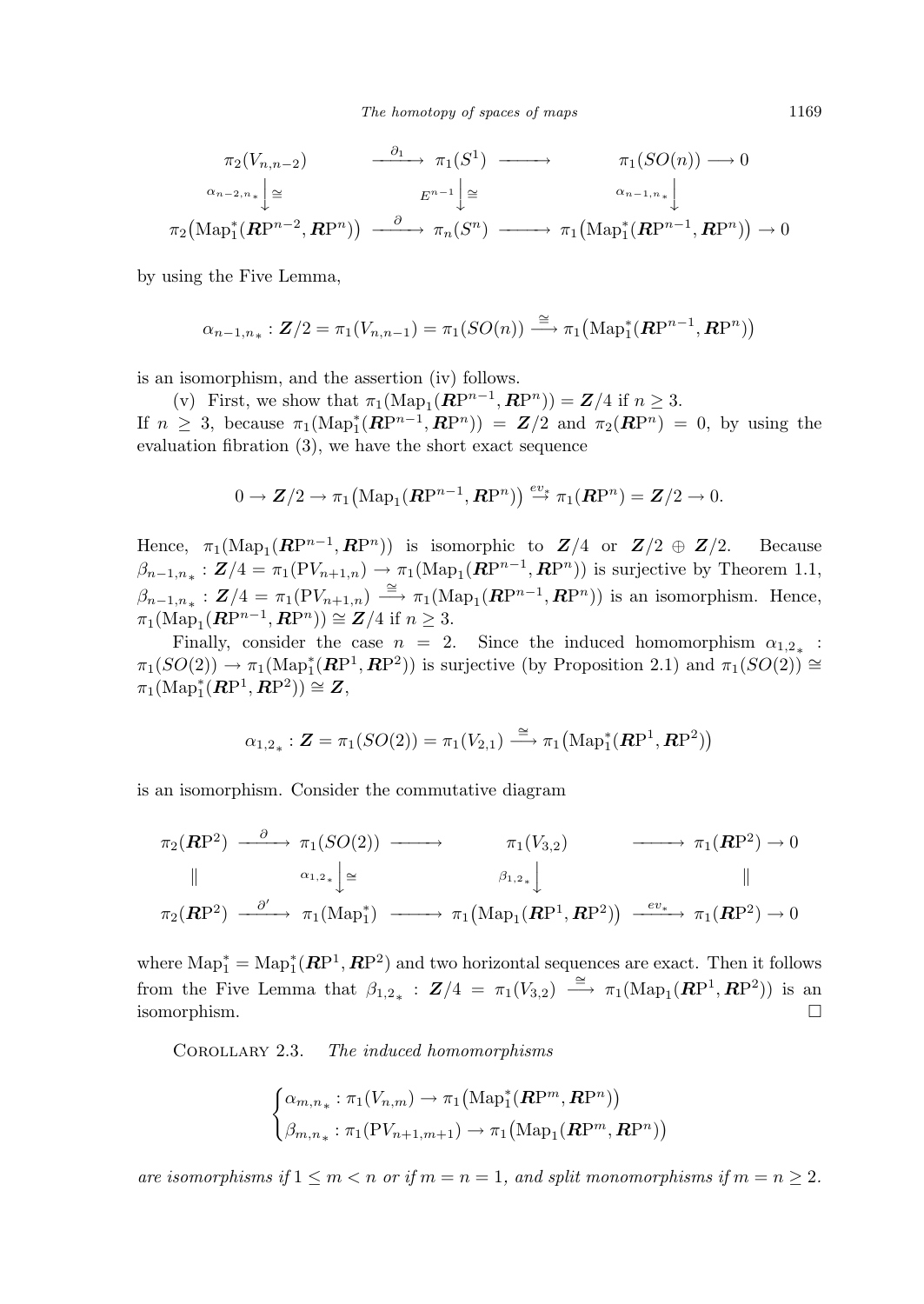1170 K. YAMAGUCHI

REMARK. We remark that  $\alpha_{n,n_*}$  and  $\beta_{n,n_*}$  is an isomorphism for the case  $n=2$ , too, which will be proved in section 5 (see Theorem 5.1).

PROOF. If  $1 \leq m \leq n-2$ , it follows from Proposition 2.1 and Theorem 1.1 that  $\alpha_{m,n_*}$  and  $\beta_{m,n_*}$  are isomorphisms. Moreover, we show that  $\alpha_{n-1,n_*}$  and  $\beta_{n-1,n_*}$  are isomorphisms if  $n \geq 2$  in the proof of Proposition 2.2.

If  $m = n = 1$ , since  $\pi_1(V_{1,1}) = \pi_1(\text{Map}_1^*(\mathbb{RP}^1, \mathbb{RP}^1)) = 0$ ,  $\alpha_{1,1,*}$  is trivially isomorphism. Next, we take  $\text{Map}_{1}^{*}(1) = \text{Map}_{1}^{*}(RP^{1}, RP^{1})$  and consider the commutative diagram

$$
0 = \pi_1(SO(1)) \longrightarrow \pi_1(PV_{2,2}) \longrightarrow \pi_1(\mathbb{RP}^1) \longrightarrow 0
$$
  
\n
$$
\beta_{1,1*} \downarrow \qquad \qquad \parallel
$$
  
\n
$$
0 = \pi_1(\text{Map}_1^*(1)) \longrightarrow \pi_1(\text{Map}_1(\mathbb{RP}^1, \mathbb{RP}^1)) \longrightarrow \pi_1(\mathbb{RP}^1) \longrightarrow 0
$$

where two horizontal sequences are exact. Because  $ev_*$  is an isomorphism by the proof of Proposition 2.2,  $\beta_{1,1}$ <sub>\*</sub> is also an isomorphism. So it remains to show that  $\alpha_{n,n}$ <sub>\*</sub> and  $\beta_{n,n}$ <sub>\*</sub> are split monomorphisms if  $n \geq 2$ . First, consider the homomorphism  $\alpha_{n,n_{*}}$ . Because  $SO(1)$  is a trivial group, we can identify  $V_{n,n} = V_{n,n-1} = SO(n)$ , and we obtain the commutative diagram

$$
\pi_1(V_{n,n}) \longrightarrow \pi_1(V_{n,n-1})
$$
\n
$$
\alpha_{n,n_*} \downarrow \alpha_{n-1,n_*} \downarrow \cong
$$
\n
$$
\pi_1(\text{Map}_1^*(\mathbf{RP}^n, \mathbf{RP}^n)) \xrightarrow{r_{n*}} \pi_1(\text{Map}_1^*(\mathbf{RP}^{n-1}, \mathbf{RP}^n))
$$

where  $\pi_1(V_{n,n-1}) = \mathbf{Z}$  if  $n = 2$ , or  $\mathbf{Z}/2$  if  $n \geq 3$ . Then because  $\alpha_{n-1,n_*}$  is an isomorphism,  $\alpha_{n,n_{*}} : \pi_1(V_{n,n}) \to \pi_1(\text{Map}_1^*(\mathbb{RP}^n, \mathbb{RP}^n))$  is a split monomorphism. If we recall that  $\beta_{n-1,n_*}$  is an isomorphism and consider the commutative diagram

$$
\pi_1(PV_{n+1,n+1}) \longrightarrow \pi_1(PV_{n+1,n}) = \mathbf{Z}/4
$$

$$
\beta_{n,n_*} \downarrow \beta_{n-1,n_*} \downarrow \cong
$$

$$
\pi_1(Map_1(\mathbf{RP}^n, \mathbf{RP}^n)) \xrightarrow{r_{n_*}} \pi_1(Map_1(\mathbf{RP}^{n-1}, \mathbf{RP}^n)) = \mathbf{Z}/4
$$

it is easy to see that  $\beta_{n,n_*}$  is also a split monomorphism.  $\Box$ 

REMARK. Because  $\pi_1(X)$  is not always an abelian group, the rational homotopy group  $\pi_1(X) \otimes \mathbf{Q}$  is not well defined, in general. However, since  $\mathrm{Map}_1^*(\mathbb{RP}^n, \mathbb{RP}^n)$  and  $\text{Map}_1(\mathbb{RP}^n, \mathbb{RP}^n)$  are H-spaces,  $\pi_1(\text{Map}_1^*(\mathbb{RP}^m, \mathbb{RP}^n)$ , and  $\pi_1(\text{Map}_1(\mathbb{RP}^m, \mathbb{RP}^n))$  are abelian groups if  $m = n$ .

Since  $\pi_1(\text{Map}_1^*(\mathbb{RP}^m, \mathbb{RP}^n))$  and  $\pi_1(\text{Map}_1(\mathbb{RP}^m, \mathbb{RP}^n))$  are also abelian groups even if  $m < n$  (by Proposition 2.2), we can consider the rational homotopy groups  $\pi_*(\mathrm{Map}_1^*(\mathbb{RP}^m, \mathbb{RP}^n)) \otimes \mathbb{Q}$  and  $\pi_*(\mathrm{Map}_1(\mathbb{RP}^m, \mathbb{RP}^n)) \otimes \mathbb{Q}$  for each  $1 \leq m \leq n$ .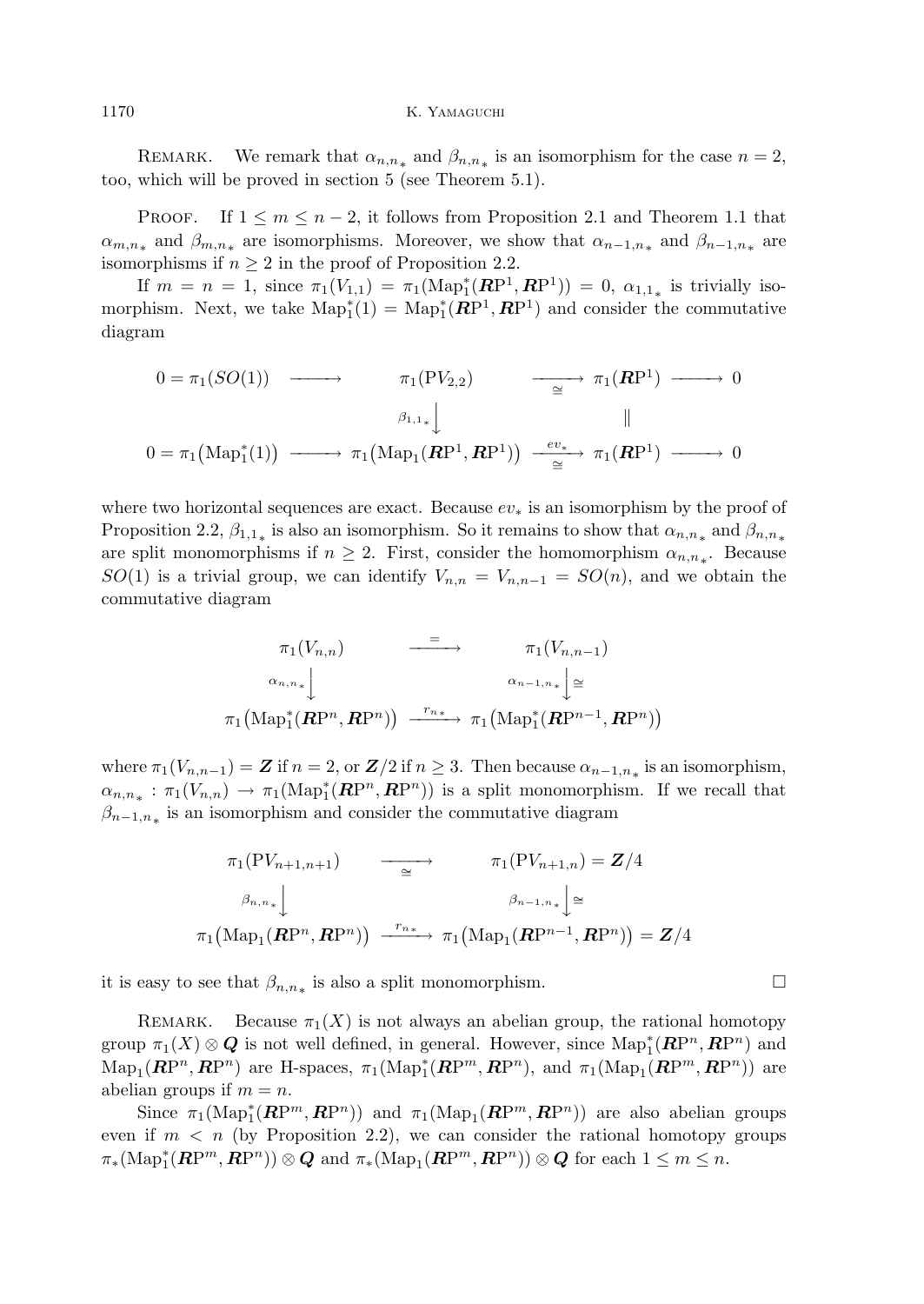LEMMA 2.4. Let  $1 \leq m < n$  be integers and let  $E^m : S^{n-m} \to \Omega^m S^n$  denote the m-fold suspension.

- (i) If  $n \equiv 1 \pmod{2}$  and  $m \equiv 0 \pmod{2}$ ,  $E^m : S^{n-m} \to \Omega^m S^n$  is a rational homotopy equivalence.
- (ii) If  $n \equiv 1 \pmod{2}$  and  $m \equiv 1 \pmod{2}$ ,  $E^m : S^{n-m} \to \Omega^m S^n$  is a rational homotopy equivalence through the maximal dimension  $2(n - m) - 2$ .
- (iii) If  $n \equiv 0 \pmod{2}$  and  $m \equiv 0 \pmod{2}$ ,  $E^m : S^{n-m} \to \Omega^m S^n$  is a rational homotopy equivalence through the maximal dimension  $2(n-m) - 2$ .
- (iv) If  $n \equiv 0 \pmod{2}$  and  $m \equiv 1 \pmod{2}$ ,  $E^m : S^{n-m} \to \Omega^m S^n$  is a rational homotopy equivalence through the maximal dimension  $2n - m - 2$ .

**PROOF.** We note that  $\pi_{2k-1}(S^k) = \mathbf{Z} \cdot [\iota_k, \iota_k] \oplus (\text{finite group})$  if  $k \equiv 0 \pmod{2}$ ,  $\pi_k(S^k) = \mathbf{Z} \cdot \iota_k$  and that  $\pi_k(S^n)$  is a finite group except these above two cases. Then the assertion easily follows from mod  $\mathscr C$  Serre Theorem [9].

THEOREM 2.5. Let  $1 \leq m \leq n$  be integers.

- (i) If  $n \equiv 1 \pmod{2}$ , the map  $\alpha_{m,n} : V_{n,m} \to \text{Map}_1^*(\mathbb{RP}^m, \mathbb{RP}^n)$  is a rational homotopy equivalence through the dimension  $D_1(m, n)$ , where we take  $D_1(m, n)$  $D(m, n) = 2(n - m) - 1 + (-1)^m$ .
- (ii) If  $n \equiv 0 \pmod{2}$ , the map  $\alpha_{m,n}: V_{n,m} \to \text{Map}_1^*(\mathbb{RP}^m, \mathbb{RP}^n)$  is a rational homotopy equivalence through the dimension  $D_2(m, n)$ , where we take

$$
D_2(m, n) = D(m, n) = \begin{cases} 2(n-m) - 1 - (-1)^m & \text{if } m \ge 2 \\ 2n - 3 & \text{if } m = 1. \end{cases}
$$

PROOF. (i) We assume  $n \equiv 1 \pmod{2}$ . The proof is based on the induction over m. If  $m = 1$ , the map  $\alpha_{1,n}$  can be identified with the suspension  $E: V_{n,1} = S^{n-1} \rightarrow$  $\Omega S^n \simeq \text{Map}_1^*(\mathbb{RP}^1, \mathbb{RP}^n)$  (up to homotopy equivalences), and the assertion (i) follows from Lemma 2.4. Next, we assume  $m = 2$  and consider the diagram  $(*)_m$  for  $m = 2$ . Because  $\alpha_{1,n}$  is a rational homotopy equivalence through the dimension  $2n-4$  and  $E^2$  is a rational homotopy equivalence by Lemma 2.4,  $\alpha_{2,n}$  is a rational homotopy equivalence through the dimension  $2n - 4 = D_1(2, n)$ . Hence, (i) also holds when  $m = 2$ .

Now we assume that the assertion (i) holds for the case  $m-1$ . If  $m \equiv 1 \pmod{2}$ ,  $E^m$ is a rational homotopy equivalence through the dimension  $2(n - m) - 2$  (by Lemma 2.4) and  $\alpha_{m-1,n}$  is a rational homotopy equivalence through the dimension  $D_1(m-1,n)$  =  $2(n-m+1)-1+(-1)^{m-1}=2(n-m)+2$ , by using the diagram  $(*)_m$ ,  $\alpha_{m,n}$  is a rational homotopy equivalence through the dimension  $2(n-m)-2=2(n-m)-1+(-1)^m=$  $D_1(m, n)$ . So (i) is true for the map  $\alpha_{m,n}$ , too.

Similarly, if  $m \equiv 0 \pmod{2}$ ,  $E^m$  is a rational homotopy equivalence (by Lemma 2.4) and  $\alpha_{m-1,n}$  is a rational homotopy equivalence through the dimension  $D_1(m-1,n)$  =  $2(n-m+1)-1+(-1)^{m-1}=2(n-m)$ . So  $\alpha_{m,n}$  is a rational homotopy equivalence through the dimension  $2(n-m) = 2(n-m) - 1 + (-1)^m = D_1(m,n)$  and (i) is satisfied in this case, too. Therefore, the assertion (i) is proved.

(ii) We assume  $n \equiv 0 \pmod{2}$ . First, consider the case  $m = 1$ . Because  $\alpha_{1,m}$  is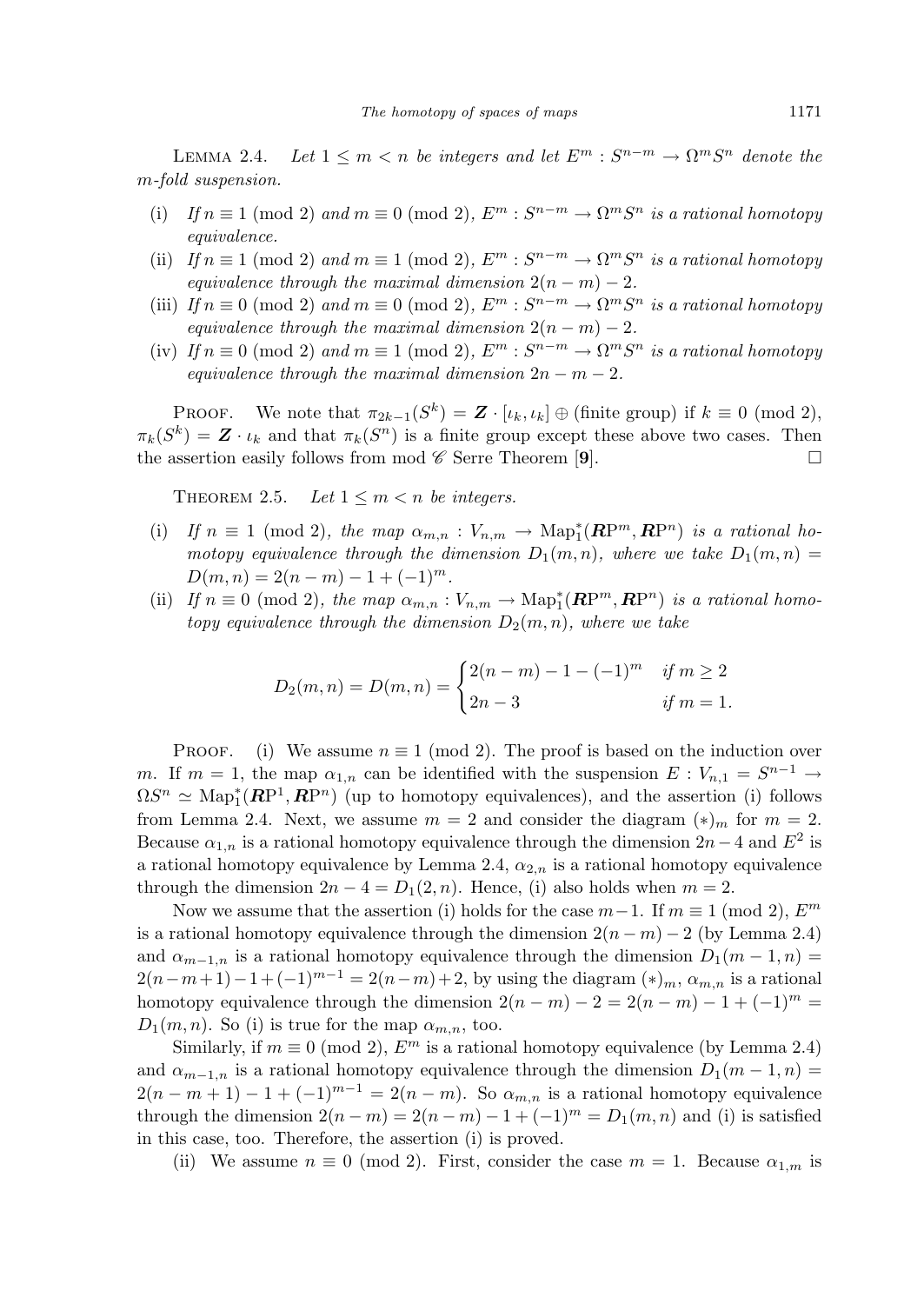identified with the suspension  $E^1: S^{n-1} \to \Omega S^n$ , it follows from Lemma 2.4 that  $\alpha_{1,n}$ is a rational homotopy equivalence through the dimension  $2n-3 = D_2(1, n)$ . So the assertion (ii) is proved when  $m = 1$ .

Next, we suppose  $m = 2$  and consider the diagram  $(*)_2$ . Then because  $E^2$  is a rational homotopy equivalence through the dimension  $2(n-2) - 2 = 2n - 6$  (by Lemma 2.4) and  $\alpha_{1,n}$  is a rational homotopy equivalence through the dimension  $2n-3$ ,  $\alpha_{2,n}$  is a rational homotopy equivalence through the dimension  $2n - 6 = 2(n - 2) - 1 - (-1)^m$  $D_2(2, n)$ . So the assertion (ii) holds when  $m = 2$ , too. Thirdly, we assume  $m = 3$ , and consider the diagram  $(*)_3$ . Then because  $E^3$  is a rational homotopy equivalence through the dimension  $2n-3-2=2n-5$  and  $\alpha_{2,n}$  is a rational homotopy equivalence through the dimension  $2n - 6$ ,  $\alpha_{3,n}$  is a rational homotopy equivalence through the dimension  $2n-6=D_2(3,n)$ . Hence, (ii) is proved for  $1\leq m\leq 3$ .

Now we shall prove (ii) for the general case by using the induction over  $m$ . We assume that the assertion (ii) holds for the case  $m-1$  with  $m \geq 2$ , and consider the diagram  $(*)_m$ . It follows from Lemma 2.4 that  $E^m$  is a rational homotopy equivalence through the dimension  $D'$ , where  $D'$  denotes the number

$$
D' = \begin{cases} 2(n-m) - 2 & \text{if } m \equiv 0 \pmod{2}, \\ 2n - m - 2 & \text{if } m \equiv 1 \pmod{2}. \end{cases}
$$

Then because  $\alpha_{m-1,n}$  is a rational homotopy equivalence through the dimension  $D_2$  $(m-1,n) = 2(n-m) + 1 + (-1)^m$ , the map  $\alpha_{m,n}$  is a rational homotopy equivalence through the dimension  $\min(D_2(m-1,n), D')$ . However, because

$$
\min (D_2(m-1,n), D') = \begin{cases} 2(n-m) - 2 & \text{if } m \equiv 0 \pmod{2} \\ 2(n-m) & \text{if } m \equiv 1 \pmod{2} \end{cases} = D_2(m,n),
$$

the assertion (ii) holds for the case m, too.  $\Box$ 

Next, we compute the rational homotopy group  $\pi_k(V_{n,m}) \otimes \mathbf{Q}$ . For this purpose, first we recall the following result.

LEMMA 2.6. Let  $1 \leq m < n$  be integers and we take  $|e_k| = k$ .

(i) If 
$$
n \equiv 1 \pmod{2}
$$
 and  $m \equiv 0 \pmod{2}$ ,

$$
H^*(V_{n,m}, \mathbf{Q}) = E[e_{2(n-m)+1}, e_{2(n-m)+5}, e_{2(n-m)+9}, \dots, e_{2n-3}].
$$

(ii) If  $n \equiv 1 \pmod{2}$  and  $m \equiv 1 \pmod{2}$ ,

$$
H^*(V_{n,m}, \mathbf{Q}) = E[e_{n-m}, e_{2(n-m)+3}, e_{2(n-m)+7}, e_{2(n-m)+11}, \dots, e_{2n-3}].
$$

(iii) If  $n \equiv 0 \pmod{2}$  and  $m \equiv 0 \pmod{2}$ , £

$$
H^*(V_{n,m}, \mathbf{Q}) = E[e_{n-m}, e_{n-1}, e_{2(n-m)+3}, e_{2(n-m)+7}, \dots, e_{2n-5}].
$$

(iv) If 
$$
n \equiv 0 \pmod{2}
$$
 and  $m \equiv 1 \pmod{2}$ ,  
\n
$$
H^*(V_{n,m}, \mathbf{Q}) = E[e_{n-m}, e_{2(n-m)+1}, e_{2(n-m)+5}, e_{2(n-m)+9}, \dots, e_{2n-5}].
$$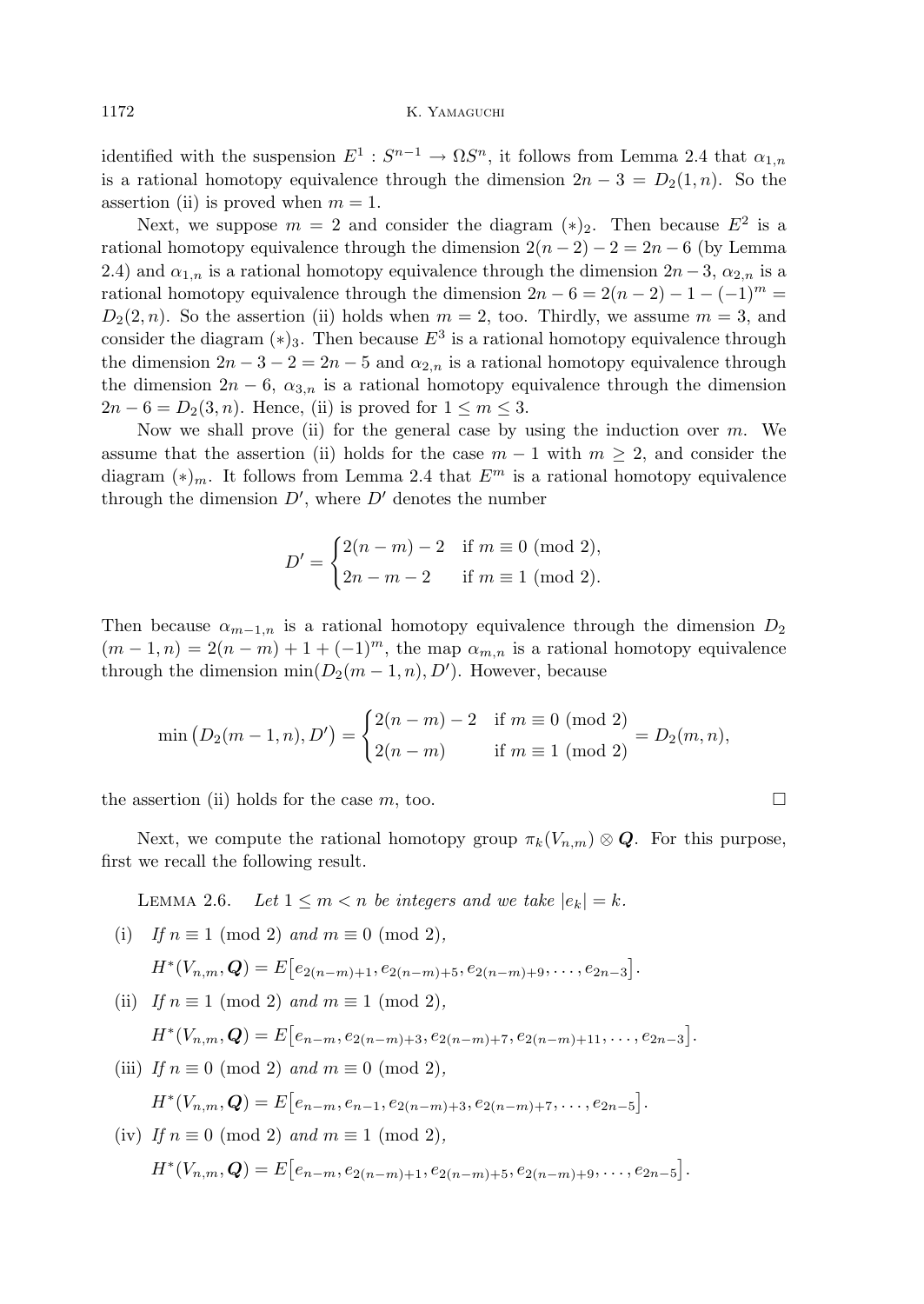**PROOF.** This result is well known (for example, see  $[6]$ ).

PROPOSITION 2.7. Let  $1 \leq m < n$  be integers.

(i) If  $n \equiv 1 \pmod{2}$  and  $m = 2l$ , there is a rational homotopy equivalence

$$
V_{n,m} \simeq_{\mathbf{Q}} \prod_{k=0}^{l-1} S^{2(n-m)+1+4k} = S^{2(n-m)+1} \times S^{2(n-m)+5} \times \cdots \times S^{2n-3}.
$$

(ii) If  $n \equiv 1 \pmod{2}$  and  $m = 2l + 1$ , there is a rational homotopy equivalence

$$
V_{n,m} \simeq_{\mathbf{Q}} S^{n-m} \times \prod_{k=1}^{l-1} S^{2(n-m)-1+4k}
$$
  
= 
$$
\begin{cases} S^{n-1} & \text{if } l=0\\ S^{n-m} \times S^{2(n-m)+3} \times S^{2(n-m)+7} \times \cdots \times S^{2n-3} & \text{if } l \ge 1. \end{cases}
$$

(iii) If  $n \equiv 0 \pmod{2}$  and  $m = 2l$ , there is a rational homotopy equivalence

$$
V_{n,m} \simeq_{\mathbf{Q}} S^{n-m} \times S^{n-1} \times \prod_{k=1}^{l-1} S^{2(n-m)-1+4k}
$$
  
= 
$$
\begin{cases} S^{n-2} \times S^{n-1} & \text{if } l=1\\ S^{n-m} \times S^{n-1} \times S^{2(n-m)+3} \times S^{2(n-m)+7} \times \cdots \times S^{2n-5} & \text{if } l \ge 2. \end{cases}
$$

(iv) If  $n \equiv 0 \pmod{2}$  and  $m = 2l + 1$ , there is a rational homotopy equivalence

$$
V_{n,m} \simeq_{\mathbf{Q}} S^{n-1} \times \prod_{k=0}^{l-1} S^{2(n-m)+1+4k}
$$
  
= 
$$
\begin{cases} S^{n-1} & \text{if } l=0\\ S^{n-1} \times S^{2(n-m)+1} \times S^{2(n-m)+5} \times \cdots \times S^{2n-5} & \text{if } l \ge 1. \end{cases}
$$

PROOF. The assertions easily follow from Lemma 2.6 and the standard rational homotopy theory (cf. [4]).  $\Box$ 

COROLLARY 2.8. Let  $1 \leq m < n$  be integers.

(i) If  $n \equiv 1 \pmod{2}$  and  $m = 2l$ ,

$$
\pi_k(V_{n,m}) \otimes \mathbf{Q} \cong \begin{cases} \mathbf{Q} & \text{if } k = 2(n-m) + 1 + 4s \quad (0 \le s < l), \\ 0 & \text{otherwise.} \end{cases}
$$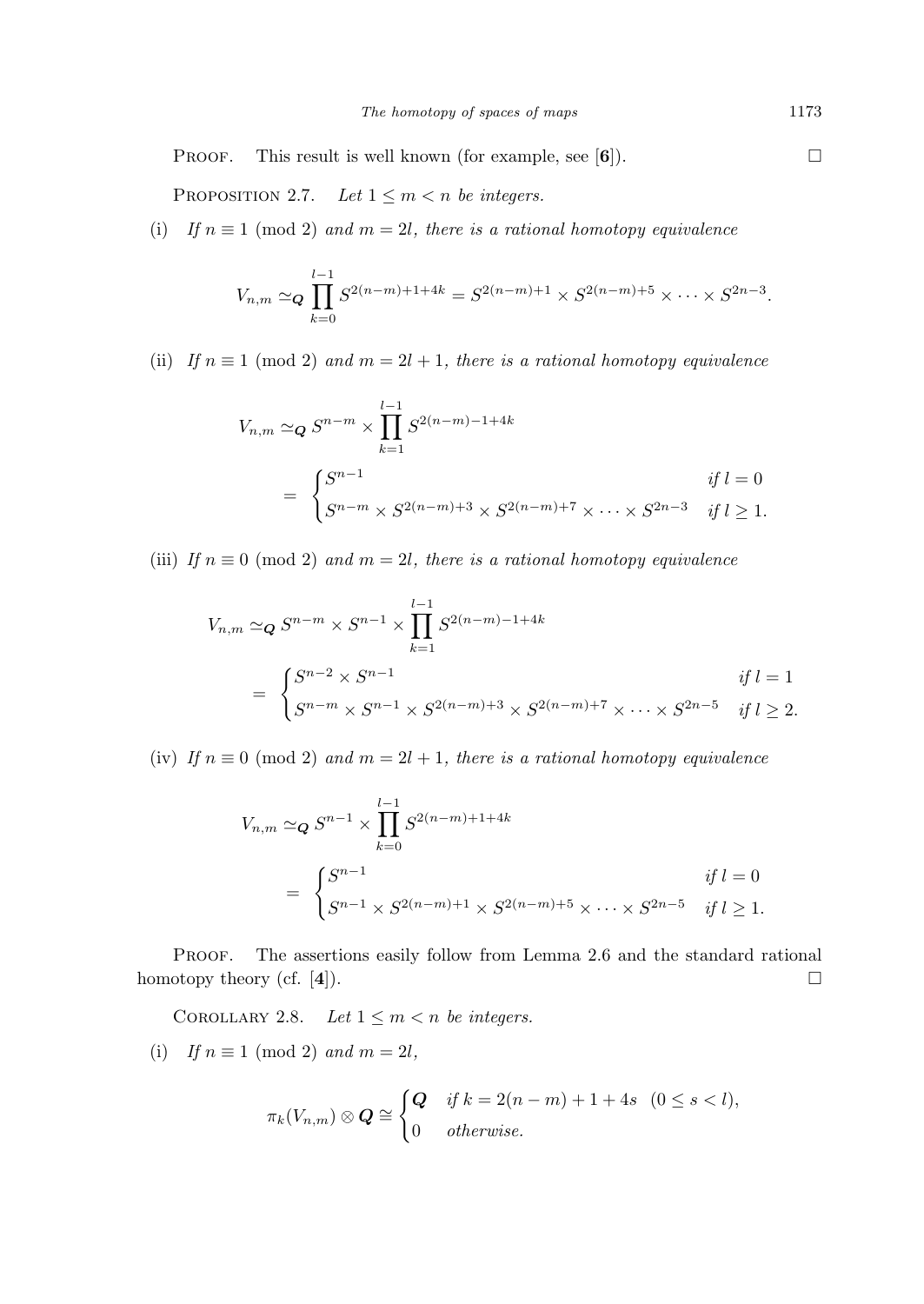(ii) If  $n \equiv 1 \pmod{2}$  and  $m = 2l + 1$ ,

$$
\pi_k(V_{n,m}) \otimes \mathbf{Q} \cong \begin{cases} \mathbf{Q} & \text{if } k = n-m, \text{ or } k = 2(n-m) - 1 + 4s \ (0 \le s < l), \\ 0 & \text{otherwise.} \end{cases}
$$

(iii) If  $n \equiv 0 \pmod{2}$  and  $m = 2l$ ,

$$
\pi_k(V_{n,m}) \otimes \mathbf{Q} \cong \begin{cases} \mathbf{Q} & \text{if } k = n-m, \ k = n-1 \ \text{or} \\ & k = 2(n-m) - 1 + 4s \ (0 \le s < l), \\ 0 & \text{otherwise.} \end{cases}
$$

(iv) If  $n \equiv 0 \pmod{2}$  and  $m = 2l + 1$ ,

$$
\pi_k(V_{n,m}) \otimes \mathbf{Q} \cong \begin{cases} \mathbf{Q} & \text{if } k = n-1, \text{ or } k = 2(n-m) + 1 + 4s \ (0 \le s < l), \\ 0 & \text{otherwise.} \end{cases}
$$

PROOF. This easily follows from Proposition 2.7.  $\Box$ 

## 3. Rational homotopy when  $n \equiv 1 \pmod{2}$ .

In section 3 and section 4, we shall compute the rational parts of the homotopy groups

$$
\begin{cases} A_k(m,n) = \pi_k\big(\mathrm{Map}_1^*(\mathbf{R}\mathrm{P}^m,\mathbf{R}\mathrm{P}^n)\big) \otimes \mathbf{Q}, \\ B_k(m,n) = \pi_k\big(\mathrm{Map}_1(\mathbf{R}\mathrm{P}^m,\mathbf{R}\mathrm{P}^n)\big) \otimes \mathbf{Q}, \end{cases}
$$

explicitly. In this section, we consider the case  $n \equiv 1 \pmod{2}$ .

LEMMA 3.1. Let  $n \geq 2$  be an integer.

(i) If 
$$
n \equiv 1 \pmod{2}
$$
,  $A_k(1, n) \cong \begin{cases} Q & \text{if } k = n - 1, \\ 0 & \text{otherwise.} \end{cases}$ 

(ii) If 
$$
n \equiv 0 \pmod{2}
$$
,  $A_k(1, n) \cong \begin{cases} Q & \text{if } k = n - 1, 2n - 2, \\ 0 & \text{otherwise.} \end{cases}$ 

PROOF. The assertion easily follows from  $\pi_k(\text{Map}_1^*(\mathbb{RP}^1, \mathbb{RP}^n)) \cong \pi_{k+1}(S^n)$ , and we omit the detail.  $\Box$ 

PROPOSITION 3.2. Let  $n \geq 2$  be an integer.

(i) If 
$$
n \equiv 1 \pmod{2}
$$
,  $A_k(n, n) = 0$  for any k.  
\n(ii) If  $n \equiv 0 \pmod{2}$ ,  $A_k(n, n) \cong \begin{cases} Q & \text{if } k = n - 1, \\ 0 & \text{otherwise.} \end{cases}$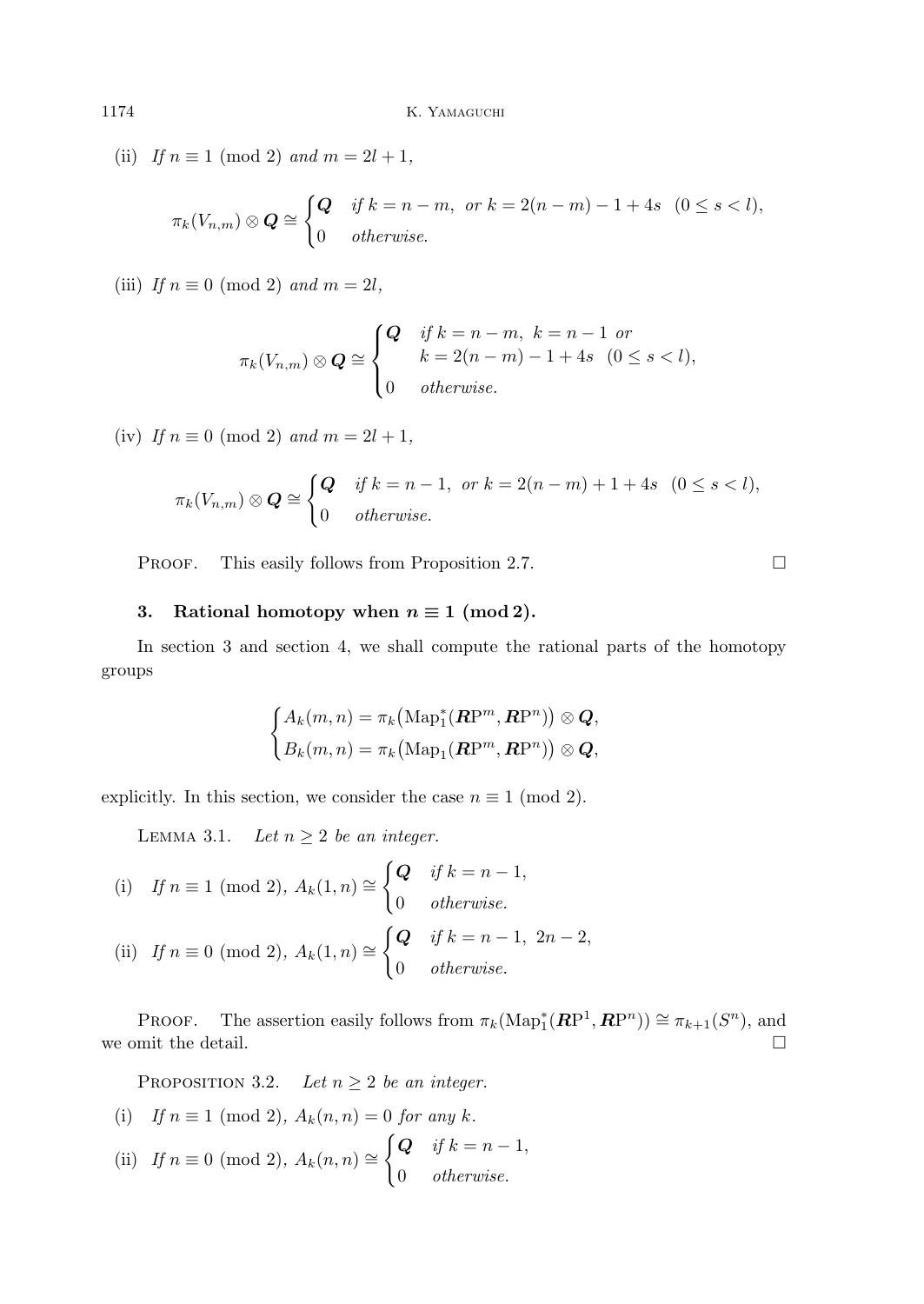PROOF. (i) Because  $n \equiv 1 \pmod{2}$ , by Theorem 1.1, we have

$$
B_k(n, n) = \pi_k(\text{Map}_1(\mathbf{RP}^n, \mathbf{RP}^n)) \otimes \mathbf{Q} \cong \begin{cases} \mathbf{Q} & \text{if } k = n, \\ 0 & \text{otherwise.} \end{cases}
$$

If we consider the homotopy exact sequence induced from (3) for  $m = n$ 

$$
\cdots \to \pi_{k+1}(\mathbb{R}\mathrm{P}^n) \otimes \mathbb{Q} \xrightarrow{\partial} A_k(n,n) \to B_k(n,n) \xrightarrow{ev_* \otimes 1} \pi_k(\mathbb{R}\mathrm{P}^n) \otimes \mathbb{Q} \xrightarrow{\partial} \cdots,
$$

we obtain the following two assertions.

- (i-a)  $A_k(n, n) = 0$  for any  $k \notin \{n, n-1\}.$
- (i-b) The sequence  $0 \to A_n(n,n) \to \mathbf{Q} \to \mathbf{Q} \to A_{n-1}(n,n) \to 0$  is exact.

It suffices to show that  $A_n(n,n) \cong A_{n-1}(n,n) \cong 0$ . If this does not holds,  $A_n(n,n) \cong$  $A_{n-1}(n, n) \cong \mathbf{Q}$ . By using the homotopy exact sequence induced from (4) for  $m = n$ 

$$
\to \pi_n(\Omega^n \mathbb{R}P^n) \otimes \mathbf{Q} \to A_n(n,n) \to A_n(n-1,n) \xrightarrow{\partial} \pi_{n-1}(\Omega^n \mathbb{R}P^n) \otimes \mathbf{Q},
$$

we have  $A_n(n-1,n) \cong \mathbb{Q}$ . Similarly, by using the homotopy exact sequence induced from (4) for  $m = n - 1$ , we have  $A_n(n-2,n) \cong Q$ . If we repeat these computations, we obtain the equality

$$
A_n(n,n) \cong A_{n-1}(n-1,n) \cong A_n(n-2,n) \cong \cdots \cdots \cong A_n(1,n) \cong Q.
$$

On the other hand, by Lemma 3.1,  $A_n(1,n) = 0$  and this is a contradiction. Hence,  $A_n(n,n) \cong A_{n-1}(n,n) \cong 0$  and the assertion (i) follows.

(ii) We assume  $n \equiv 0 \pmod{2}$ . By Theorem 1.1, we have

$$
B_k(n, n) = \pi_k\big(\text{Map}_1(\mathbf{R}\mathrm{P}^n, \mathbf{R}\mathrm{P}^n)\big) \otimes \mathbf{Q} \cong \begin{cases} \mathbf{Q} & \text{if } k = 2n - 1, \\ 0 & \text{otherwise.} \end{cases}
$$

Then if we consider the homotopy exact sequence of (3) for  $m = n$ 

$$
\rightarrow \pi_{k+1}(\mathbf{R}\mathrm{P}^n) \otimes \mathbf{Q} \xrightarrow{\partial} A_k(n,n) \rightarrow B_k(n,n) \xrightarrow{ev_* \otimes 1} \pi_k(\mathbf{R}\mathrm{P}^n) \otimes \mathbf{Q} \xrightarrow{\partial}
$$

and we recall  $\pi_k(\mathbf{R}P^n) \otimes \mathbf{Q} \cong \mathbf{Q}$  if  $k \in \{n, 2n-1\}$  or 0 otherwise, we easily obtain the following two assertions.

- (ii-a)  $A_{n-1}(n, n) \cong \mathbf{Q}$ , and  $A_k(n, n) = 0$  if  $k \notin \{n-1, 2n-1, 2n-2\}.$
- (ii-b) The sequence  $0 \to A_{2n-1}(n,n) \to \mathbf{Q} \to \mathbf{Q} \stackrel{\partial}{\to} A_{2n-2}(n,n) \to 0$  is exact.

It remains to show that  $A_{2n-1}(n, n) = A_{2n-2}(n, n) = 0$ . If this does not holds,  $A_{2n-1}(n, n) \cong A_{2n-2}(n, n) \cong Q$ . Consider the homotopy exact sequence of the re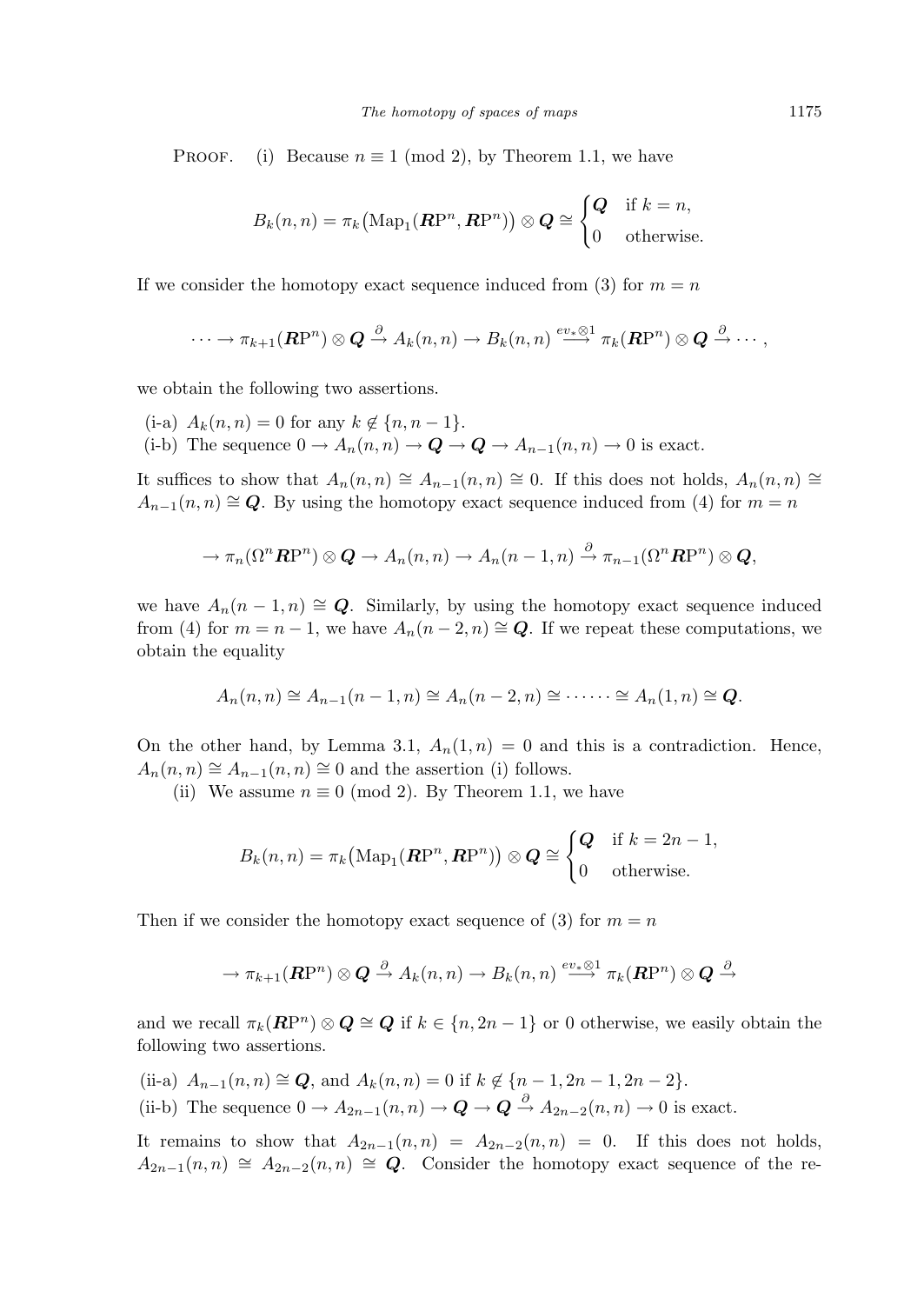striction fibration (4) for  $m = n$ ,

$$
\pi_{2n}(\Omega^n\mathbf{R}\mathrm{P}^n) \otimes \mathbf{Q} \xrightarrow{\partial} A_{2n-1}(n,n) \to A_{2n-1}(n-1,n) \to \pi_{2n-1}(\Omega^n\mathbf{R}\mathrm{P}^n) \otimes \mathbf{Q}.
$$

Then because  $\pi_k(\Omega^n \mathbb{R}P^n) \otimes \mathbb{Q} = 0$  for  $k \neq n-1$ , we have  $A_{2n-1}(n-1,n) \cong \mathbb{Q}$ . If we consider the homotopy exact sequence induced from (4) for  $m = n - 1$ , similarly we have  $A_{2n-1}(n-2,n) \cong \mathbf{Q}$ . If we repeat this argument, we have

$$
A_{2n-1}(n, n) \cong A_{2n-1}(n-1, n) \cong \cdots \cong A_{2n-1}(1, n) \cong Q.
$$

However, by Lemma 3.1,  $A_{2n-1}(1, n) = 0$  and this is a contradiction.  $\Box$ 

LEMMA 3.3. If  $n > 3$  is an odd integer and  $2 \leq m \leq n-1$ , the sequence

$$
0 \to A_{n-m+1}(m,n) \to A_{n-m+1}(m-1,n) \to \mathbf{Q}
$$

$$
\to A_{n-m}(m,n) \to A_{n-m}(m-1,n) \to 0
$$

is exact, and there is an isomorphism  $A_k(m, n) \cong A_k(m-1, n)$  for any  $k \notin \{n-m+1,$  $n - m$ .

**PROOF.** If we consider the exact sequence induced from the fibration  $(4)$ , the assertion easily follows from

$$
\pi_k(\Omega_1^m S^n) \otimes \mathbf{Q} \cong \pi_{k+m}(S^n) \otimes \mathbf{Q} \cong \begin{cases} \mathbf{Q} & \text{if } k = n-m, \\ 0 & \text{otherwise,} \end{cases} \square
$$

LEMMA 3.4. If  $n \geq 3$  and  $n \equiv 1 \pmod{2}$ ,  $A_k(2, n) = 0$  for any k.

**PROOF.** By using Lemma 3.1 and Lemma 3.3 for  $m = 2$ , there is an exact sequence  $0 \to A_{n-1}(2, n) \to \mathbf{Q} \to \mathbf{Q} \to A_{n-2}(2, n) \to 0$  with  $A_k(2, n) = 0$  if  $k \neq n-1, n-2$ . So we have the equality  $A_{n-1}(2, n) \cong A_{n-2}(2, n)$ . It remains to show that  $A_{n-1}(2, n) =$  $A_{n-2}(2, n) = 0$ . If we use Lemma 3.3 for  $m = 3, 4, \cdots, n$ , then we have  $A_{n-1}(2, n) \cong$  $A_{n-1}(3, n) \cong \cdots \cong A_{n-1}(n, n)$ . However, because  $A_{n-1}(n, n) = 0$  by Proposition 3.2, we have  $A_{n-1}(2, n) = A_{n-2}(2, n) = 0$  and this completes the proof.

PROPOSITION 3.5. Let  $1 \leq m < n$  be integers with  $n \equiv 1 \pmod{2}$ .

(i) If 
$$
m \equiv 0 \pmod{2}
$$
,  $A_k(m, n) = 0$  for any k.  
\n(ii) If  $m \equiv 1 \pmod{2}$ ,  $A_k(m, n) \cong \begin{cases} Q & \text{if } k = n - m, \\ 0 & \text{otherwise.} \end{cases}$ 

**PROOF.** The proof is based on the induction over m. If  $m = 1$  or  $m = 2$ , the assertion follows from Lemma 3.1 and Lemma 3.4. Now we suppose that Proposition 3.5 holds for the case  $m - 1$  with  $m \geq 3$ .

First, consider the case  $m \equiv 0 \pmod{2}$ . Then by the induction hypothesis,  $A_k(m-1,$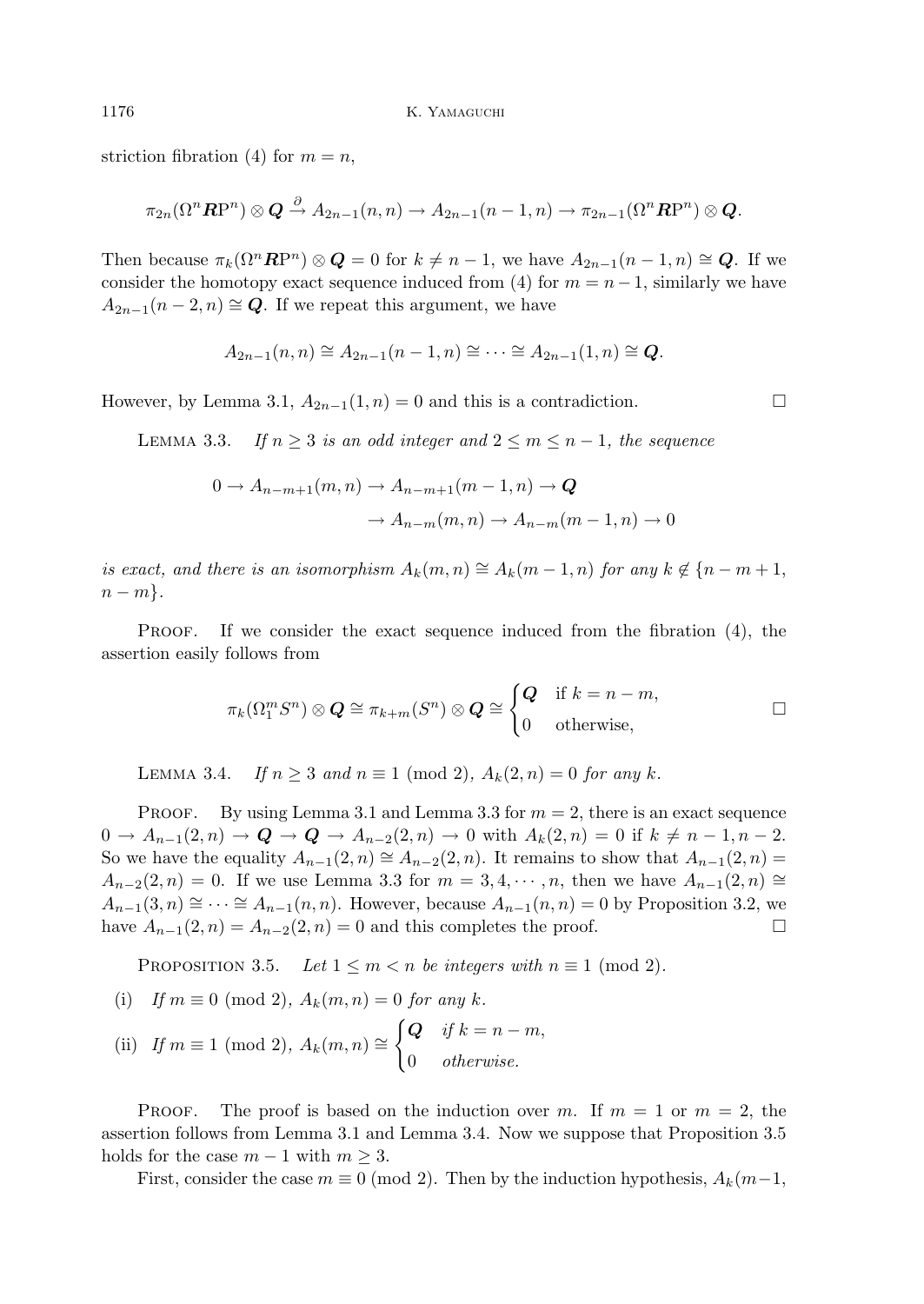$n \ge Q$  if  $k = n - m + 1$  and  $A_k(m - 1, n) = 0$  otherwise. Then it follows from Lemma 3.3 and the above equality that there is an exact sequence  $0 \to A_{n-m+1}(m,n) \to \mathbf{Q} \to$  $Q \to A_{n-m}(m,n) \to 0$ , and  $A_k(m,n) = 0$  for any  $k \notin \{n-m+1, n-m\}$ . In particular, it is easy to see that  $A_{n-m+1}(m, n) \cong A_{n-m}(m, n)$ . However, by using Proposition 3.2 and Lemma 3.3 for  $m = 3, 4, \ldots, n$ , we have

$$
A_{n-m+1}(m, n) \cong A_{n-m+1}(m+1, n) \cong \cdots \cong A_{n-m+1}(n, n) \cong 0.
$$

Hence,  $A_{n-m+1}(m, n) = A_{n-m}(m, n) = 0$  and so that  $A_k(m, n) = 0$  for any k. Therefore, Proposition 3.5 holds for the case  $m \equiv 0 \pmod{2}$ .

Next, consider the case  $m \equiv 1 \pmod{2}$ . Then by the induction hypothesis,  $A_k(m-1,$  $n = 0$  for any k. Hence, by using Lemma 3.3, we can easily show that  $A_k(m, n) \cong \mathbb{Q}$  if  $k - n - m$  and  $A_k(m, n) = 0$  otherwise. So that Proposition 3.5 also holds for the case m when  $m \equiv 1 \pmod{2}$ , and this completes the proof.  $\Box$ 

## 4. Rational homotopy when  $n \equiv 0 \pmod{2}$ .

In this section we consider rational homotopy groups  $A_k(m, n)$  for the case  $n \equiv 0$ (mod 2). Because the proofs are almost similar as those for the case  $m \equiv 1 \pmod{2}$ , we do not explain the detail.

LEMMA 4.1.  $A_k(1, 2) \cong Q$  if  $k = 1$  or  $k = 2$ , and  $A_k(1, 2) = 0$  otherwise.

PROOF. This follows from Lemma 3.1.

LEMMA 4.2. If  $n \geq 4$  and  $2 \leq m < n$  be integers such that  $n \equiv 0 \pmod{2}$ , the sequences

$$
0 \to A_{n-m+1}(m,n) \to A_{n-m+1}(m-1,n) \to \mathbf{Q}
$$
  
\n
$$
\to A_{n-m}(m,n) \to A_{n-m}(m-1,n) \to 0, \text{ and}
$$
  
\n
$$
0 \to A_{2n-m}(m,n) \to A_{2n-m}(m-1,n) \to \mathbf{Q}
$$
  
\n
$$
\to A_{2n-m-1}(m,n) \to A_{2n-m-1}(m-1,n) \to 0
$$

are exact, and there is an isomorphism  $A_k(m, n) \cong A_k(m-1, n)$  for any  $k \notin \{n-m+1,$  $n-m, 2n-m, 2n-m-1$ .

PROOF. The assertion follows from the induced exact sequence from (4) and

$$
\pi_k(\Omega_1^m S^n) \otimes \mathbf{Q} \cong \begin{cases} \mathbf{Q} & \text{if } k \in \{n-m, 2n-m-1\}, \\ 0 & \text{otherwise.} \end{cases} \square
$$

LEMMA 4.3. If  $n \equiv 0 \pmod{2}$  and  $n \ge 4$ ,  $A_k(2, n) \cong Q$  if  $k = n - 1$  or  $k = n - 2$ , and  $A_k(2, n) = 0$  otherwise.

PROOF. If we use Lemma 4.2, we can prove the assertion in a similar way as the

$$
\Box
$$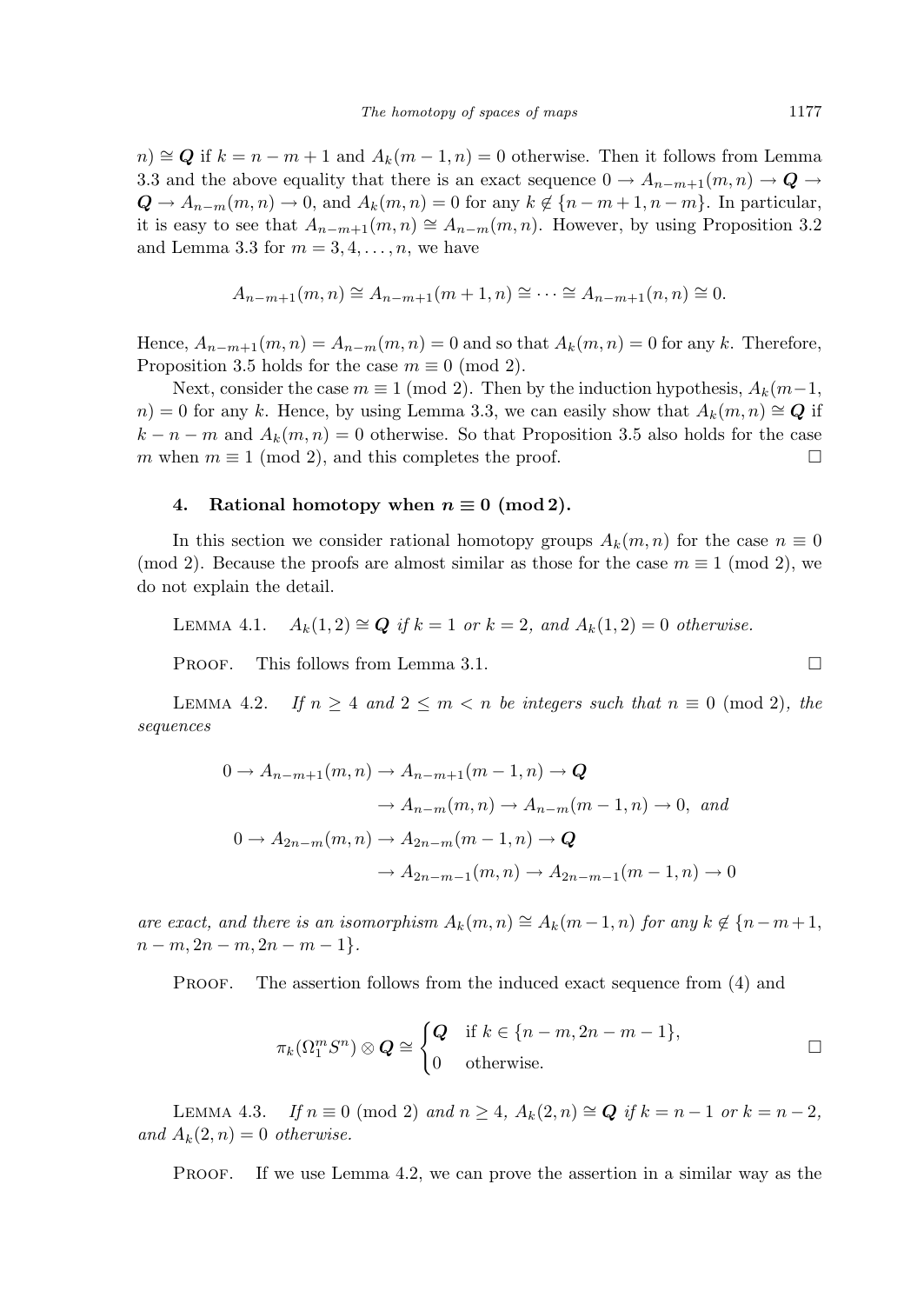proof of Lemma 3.4.  $\Box$ 

PROPOSITION 4.4. Let  $1 \leq m < n$  be integers such that  $n \equiv 0 \pmod{2}$ .

(i) If 
$$
m \equiv 0 \pmod{2}
$$
,  $A_k(m, n) \cong \begin{cases} Q & \text{if } k \in \{n-1, n-m\}, \\ 0 & \text{otherwise.} \end{cases}$   
\n(ii) If  $m \equiv 1 \pmod{2}$ ,  $A_k(m, n) \cong \begin{cases} Q & \text{if } k \in \{n-1, 2n-m-1\}, \\ 0 & \text{otherwise.} \end{cases}$ 

PROOF. If  $n = 2$ , the assertion follows from Lemma 4.1. So we assume  $n \geq 4$ . The proof is based on the induction over m. If  $m = 1$ , the assertion follows from Lemma 3.1. When  $m = 2$ , the assertion is already proved in Lemma 4.2. So we suppose that the assertions (i), (ii) hold for some number  $m-1$  with  $m \geq 3$ . In this situation, we can prove that the assertion hold for the case  $m$  by using the complete analogous way as in the proof of Proposition 3.5. The only different point is to use Lemma 4.2 instead of Lemma 3.3.  $\Box$ 

Finally in this section, we give the proofs of Theorem 1.2, Proposition 1.3, Corollary 1.5 and Corollary 1.6.

PROOF OF THEOREM 1.2. (i) The assertion (i) follows from Proposition 2.1.

(ii) First, we show that  $\alpha_{m,n}$  is a rational homotopy equivalence through the maximal dimension  $D(m, n)$ . Because the proof is similar, we only give the proof when  $n \equiv 0 \pmod{2}$ . If  $m = 1$ ,  $\alpha_{1,n}$  is identified with the suspension  $E: S^{n-1} \to \Omega S^n$ (up to homotopy equivalence) and the assertion clearly holds. So we assume  $m \geq 2$ . Then if we take  $N = D(m, n) + 1$ , it follows from Corollary 2.8 and Proposition 4.4 that  $\pi_N(V_{n,m})\otimes \mathbf{Q}\cong \mathbf{Q}$  and  $\pi_N(\mathrm{Map}_1^*(\mathbf{R}\mathrm{P}^m,\mathbf{R}\mathrm{P}^n))\otimes \mathbf{Q}=0$ . So  $\alpha_{m,n_*}\otimes \mathbf{Q}$  is not an isomorphism when  $k = D(m, n) + 1$ , and the assertion follows from Theorem 2.5.

Next, we show that  $\beta_{m,n}$  is a rational homotopy equivalence through the maximal dimension  $D(m, n)$ . Consider the commutative diagram (6) given in the proof of Proposition 2.1. Because  $\alpha_{m,n}$  is a rational homotopy equivalence through the maximal dimension  $D(m, n)$ , it follows from the Five Lemma that the map  $\beta_{m,n}$  is so.

PROOFS OF PROPOSITION 1.3, COROLLARY 1.5 AND COROLLARY 1.6. Proposition 1.3 follow from Proposition 3.2, Proposition 3.5 and Proposition 4.4. Similarly, Corollary 1.5 easily follows from (i) of Proposition 1.3, and Corollary 1.6 from the evaluation fibration (3) and Theorem 1.2.  $\Box$ 

## 5. Fundamental groups.

In this section, we compute the fundamental groups  $\pi_1(\text{Map}_1(\mathbb{RP}^n, \mathbb{RP}^n))$  and  $\pi_1(\mathrm{Map}_1^*(\mathbb{RP}^n, \mathbb{RP}^n)),$  and we give the proof of Theorem 1.4.

We note that  $PV_{n+1,n+1} = PO(n+1)$  and  $V_{n,n} = SO(n)$ . For a map  $f \in \text{Map}(X, Y)$ , let  $f_{\#}: \text{Map}(Z, X) \to \text{Map}(Z, Y)$  and  $f^{\#}: \text{Map}(Y, Z) \to \text{Map}(X, Z)$  denote the maps defined by  $f_{\#}(g) = f \circ g$  and  $f^{\#}(h) = h \circ f$ .

Let  $\gamma_n: S^n \to \mathbb{R}P^n$  denotes the Hopf fibering, and consider the cofiber sequence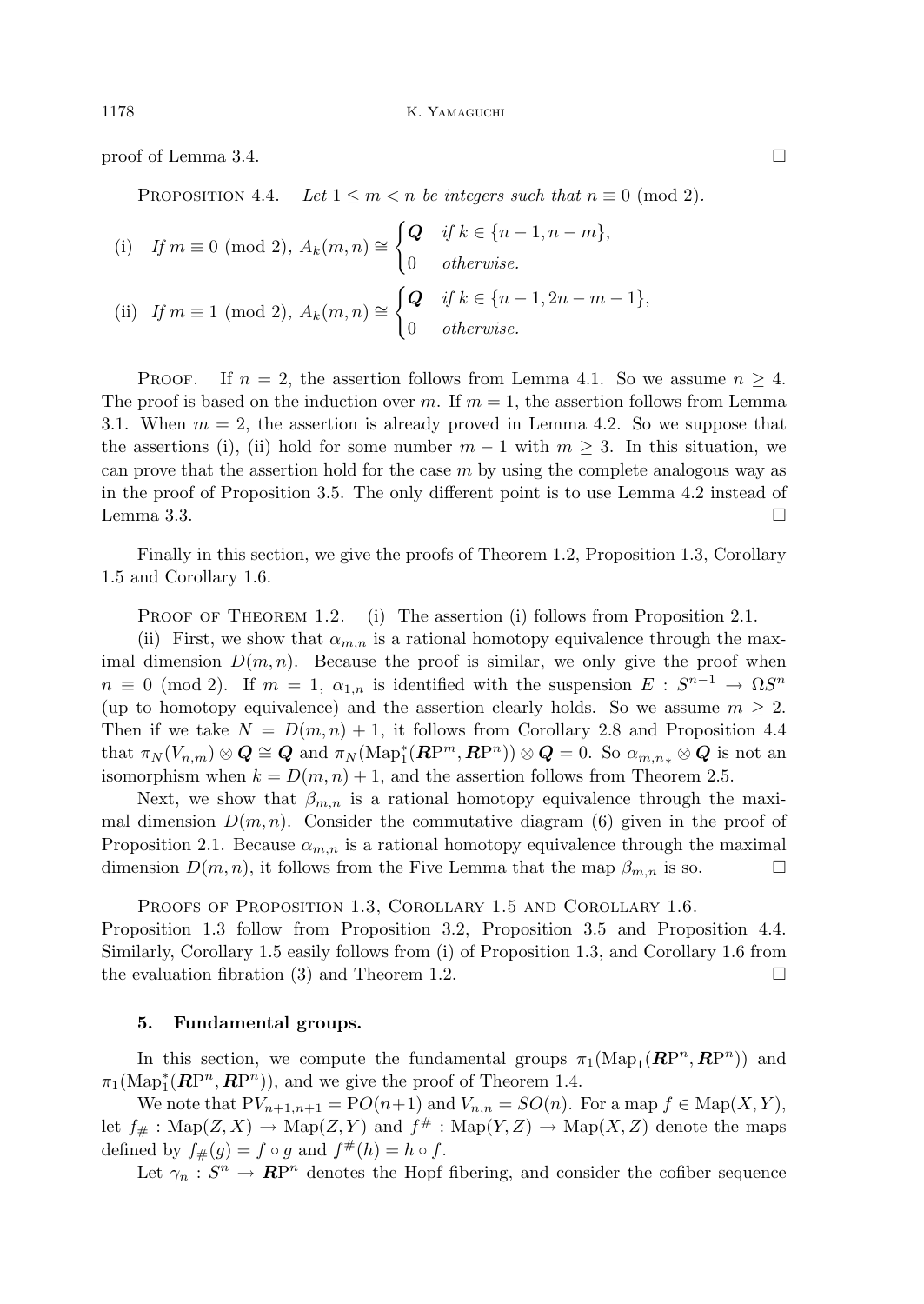$\mathbb{RP}^{n-1} \xrightarrow{i_n} \mathbb{RP}^n \xrightarrow{q_n} S^n$ . Then we have the commutative diagram

$$
\Omega_1^n S^n \xrightarrow{\subset} \text{Map}_1(S^n, S^n) \xrightarrow{ev} S^n
$$
\n
$$
q_n^{\#} \downarrow \qquad \qquad q_n^{\#} \downarrow \qquad \qquad \parallel
$$
\n
$$
\text{Map}_1^*(\mathbf{RP}^n, S^n) \xrightarrow{\subset} \text{Map}_1(\mathbf{RP}^n, S^n) \xrightarrow{ev} S^n
$$
\n
$$
\gamma_{n\#} \downarrow \qquad \qquad \gamma_n \downarrow
$$
\n
$$
\text{Map}_1^*(\mathbf{RP}^n, \mathbf{RP}^n) \xrightarrow{\subset} \text{Map}_1(\mathbf{RP}^n, \mathbf{RP}^n) \xrightarrow{ev} \mathbf{RP}^n
$$
\n
$$
(7)
$$

where three horizontal sequences are fibration sequences. We note that these maps induce the short exact sequence

$$
0 \to \pi_1\big(\mathrm{Map}_1(\mathbf{RP}^n, S^n)\big) \stackrel{\gamma_{n\#}}{\longrightarrow} \pi_1\big(\mathrm{Map}_1(\mathbf{RP}^n, \mathbf{RP}^n)\big) \to \mathbf{Z}/2 \to 0
$$
 (8)

and isomorphisms

$$
\begin{cases}\n\gamma_{n\#_{*}} : \pi_{k}(\text{Map}_{1}(\mathbf{R}\mathbf{P}^{n}, S^{n})) \xrightarrow{\cong} \pi_{k}(\text{Map}_{1}(\mathbf{R}\mathbf{P}^{n}, \mathbf{R}\mathbf{P}^{n})) \quad \text{for } k \geq 2, \\
\gamma_{n\#_{*}} : \pi_{k}(\text{Map}_{1}^{*}(\mathbf{R}\mathbf{P}^{n}, S^{n})) \xrightarrow{\cong} \pi_{k}(\text{Map}_{1}^{*}(\mathbf{R}\mathbf{P}^{n}, \mathbf{R}\mathbf{P}^{n})) \quad \text{for } k \geq 1.\n\end{cases}
$$
\n(9)

THEOREM 5.1. The induced homomorphisms

$$
\begin{cases} \alpha_{2,2_{*}} : \pi_{1}(SO(2)) \stackrel{\cong}{\longrightarrow} \pi_{1}(\text{Map}_{1}^{*}(\mathbf{RP}^{2}, \mathbf{RP}^{2})) \\ \beta_{2,2_{*}} : \pi_{1}(\text{PO}(3)) \stackrel{\cong}{\longrightarrow} \pi_{1}(\text{Map}_{1}(\mathbf{RP}^{2}, \mathbf{RP}^{2})) \end{cases}
$$

are isomorphisms, and there are isomorphisms

$$
\pi_1(\text{Map}_1^*(\mathbf{RP}^2,\mathbf{RP}^2)) \cong \mathbf{Z}, \text{ and } \pi_1(\text{Map}_1(\mathbf{RP}^2,\mathbf{RP}^2)) \cong \mathbf{Z}/4.
$$

PROOF. Because  $\pi_1(\text{Map}_1(\mathbf{RP}^2, S^2)) = \mathbf{Z}/2$  [2, Theorem 2], by using the exact sequence (8),  $\pi_1(\text{Map}_1(\mathbb{RP}^2, \mathbb{RP}^2))$  is isomorphic to  $\mathbb{Z}/4$  or  $\mathbb{Z}/2 \oplus \mathbb{Z}/2$ . However, because  $\beta_{n,n_*}: \mathbf{Z}/4 = \pi_1(\text{PO}(3)) \to \pi_1(\text{Map}_1(\mathbf{RP}^2, \mathbf{RP}^2))$  is a split monomorphism (by Corollary 2.3), in fact,  $\beta_{n,n_*}$  is an isomorphism and we also have the isomorphism  $\pi_1(\text{Map}_1(\mathbf{RP}^2, \mathbf{RP}^2)) \cong \mathbf{Z}/4.$ 

Next, for computing  $\pi_1(\text{Map}_1(\mathbb{RP}^2, \mathbb{RP}^2))$ , consider the exact sequence

$$
\pi_2\big(\mathrm{Map}_1(\mathbf{RP}^2,\mathbf{RP}^2)\big) \stackrel{ev_*}{\rightarrow} \pi_2(\mathbf{RP}^2) \stackrel{\partial}{\rightarrow} \pi_1\big(\mathrm{Map}_1^*(\mathbf{RP}^2,\mathbf{RP}^2)\big) \rightarrow \pi_1\big(\mathrm{Map}_1(\mathbf{RP}^2,\mathbf{RP}^2)\big) = \mathbf{Z}/4 \stackrel{ev_*}{\rightarrow} \pi_1(\mathbf{RP}^2) = \mathbf{Z}/2 \rightarrow 0.
$$

Because  $\pi_2(\text{Map}_1(\mathbf{RP}^2, \mathbf{RP}^2)) \otimes \mathbf{Q} = 0$  (by Theorem 1.1),  $\pi_2(\text{Map}_1(\mathbf{RP}^2, \mathbf{RP}^2))$  is a torsion group. Hence,  $ev_* : \pi_2(\text{Map}_1(\mathbb{RP}^2, \mathbb{RP}^2)) \to \pi_2(\mathbb{RP}^2) = \mathbb{Z} \cdot \gamma_2$  is trivial and the above exact sequence reduces to the short exact sequence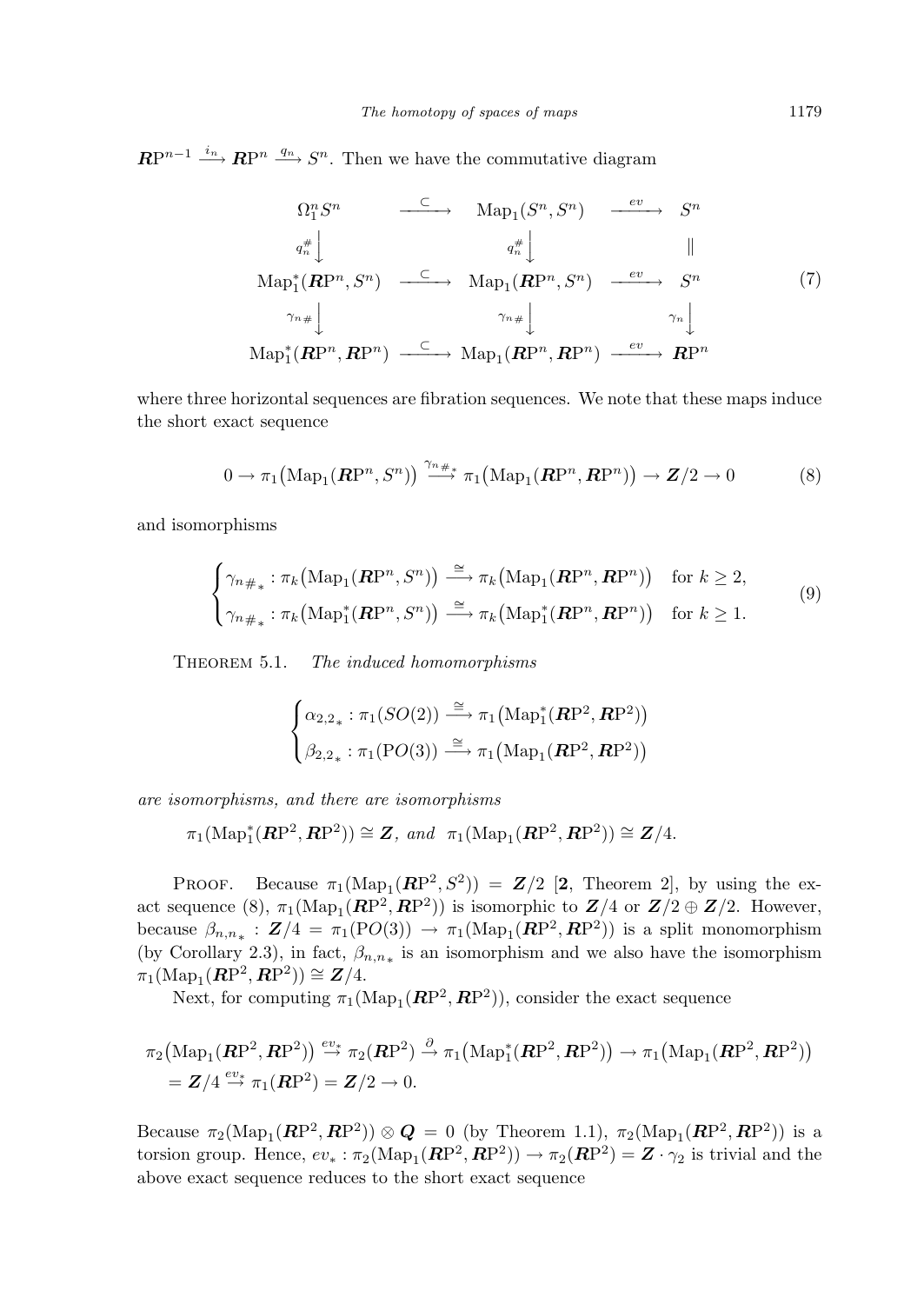1180 K. YAMAGUCHI

$$
0 \to \pi_2(\mathbf{RP}^2) \stackrel{\partial}{\longrightarrow} \pi_1\big(\mathrm{Map}_1^*(\mathbf{RP}^2, \mathbf{RP}^2)\big) \to \mathbf{Z}/2 \to 0. \tag{10}
$$

Since  $\text{Map}_1^*(\mathbb{RP}^2, \mathbb{RP}^2)$  is a H-space,  $\pi_1(\text{Map}_1^*(\mathbb{RP}^2, \mathbb{RP}^2))$  is an abelian group. So  $\pi_1(\mathrm{Map}_1^*(\mathbb{RP}^2, \mathbb{RP}^2))$  is isomorphic to  $\mathbb Z$  or to  $\mathbb Z \oplus \mathbb Z/2$ .

On the other hand, it follows from  $(7)$ ,  $(8)$  and  $(9)$  that there is a commutative diagram

$$
\pi_2(S^2) \xrightarrow{\partial_1} \pi_1(\Omega_1^2 S^2) \longrightarrow \pi_1(\text{Map}_1(S^2, S^2))
$$
\n
$$
\parallel \pi_2(S^2) \xrightarrow{\partial_2} \pi_1(\text{Map}_1^*(\mathbb{RP}^2, S^2)) \longrightarrow \pi_1(\text{Map}_1(\mathbb{RP}^2, S^2))
$$
\n
$$
\gamma_{2*} \downarrow \cong \gamma_{2*}^* \downarrow \cong \gamma_{2*}^* \downarrow
$$
\n
$$
\pi_2(\mathbb{RP}^2) \xrightarrow{\partial_2} \pi_1(\text{Map}_1^*(\mathbb{RP}^2, \mathbb{RP}^2)) \longrightarrow \pi_1(\text{Map}_1(\mathbb{RP}^2, \mathbb{RP}^2))
$$

where three horizontal sequences are exact. If we identify  $\partial_1$  with the homomorphism  $\pi_2(S^2) \to \pi_1(\Omega_1^2 S^2) \cong \pi_3(S^2) = \mathbf{Z} \cdot \eta_2$ , by using [11], it is given by  $\partial_1(\iota_2) = [\iota_2, \iota_2] = 2\eta_2$ . Hence, by using the above commutative diagram, we have

$$
\partial \big(\pi_2(\mathbf{RP}^2)\big) \subset 2\pi_1\big(\mathrm{Map}_1(\mathbf{RP}^2,\mathbf{RP}^2)\big). \tag{11}
$$

However, if  $\pi_1(\text{Map}_1(\mathbb{RP}^2, \mathbb{RP}^2)) \cong \mathbb{Z} \oplus \mathbb{Z}/2$ ,  $\partial$  must be a split monomorphisms and this contradicts to (11). Hence,  $\pi_1(\text{Map}_1^*(\mathbb{RP}^2, \mathbb{RP}^2)) \cong \mathbb{Z}$ .

It remains to show that  $\alpha_{2,2}$  is an isomorphism. However, we know that  $\alpha_{2,2}$  is a monomorphism (by Corollary 2.3) and it suffices to show that  $\alpha_{2,2}$  is an epimorphism. Consider the commutative diagram

$$
\pi_2(\mathbf{RP}^2) \xrightarrow{\partial'} \pi_1(SO(2)) \longrightarrow \pi_1(PO(3)) \longrightarrow \pi_1(\mathbf{RP}^2)
$$
\n
$$
\parallel \qquad \qquad \alpha_{2,2_*} \downarrow \qquad \qquad \beta_{2,2_*} \downarrow \cong \qquad \qquad \parallel
$$
\n
$$
\pi_2(\mathbf{RP}^2) \xrightarrow{\partial} \pi_1(\text{Map}_1^*(\mathbf{RP}^2, \mathbf{RP}^2)) \longrightarrow \pi_1(\text{Map}_1(2)) \xrightarrow{ev_*} \pi_1(\mathbf{RP}^2)
$$

where we take  $\text{Map}_1(2) = \text{Map}_1(\mathbb{RP}^2, \mathbb{RP}^2)$  and two horizontal sequences are exact. Then by using the diagram chasing, it is easy to see that  $\alpha_{2,2}$  is an epimorphism.  $\Box$ 

From now on, we assume  $n \geq 3$ , and consider the restriction fibration sequences

$$
(\dagger)_1 \ \Omega^{n-1} S^n \xrightarrow{j_1} \mathrm{Map}_1^*(\mathbf{R}P^{n-1}, \mathbf{R}P^n) \xrightarrow{r_{n-1}} \mathrm{Map}_1^*(\mathbf{R}P^{n-2}, \mathbf{R}P^n), (\dagger)_2 \ \Omega_1^n S^n \xrightarrow{j} \mathrm{Map}_1^*(\mathbf{R}P^n, \mathbf{R}P^n) \xrightarrow{r_n} \mathrm{Map}_1^*(\mathbf{R}P^{n-1}, \mathbf{R}P^n).
$$

Let  $F_n$  denote the homotopy fiber of the restriction map

$$
r = r_{n-1} \circ r_n : \mathrm{Map}_1^*(\mathbb{RP}^n, \mathbb{RP}^n) \to \mathrm{Map}_1^*(\mathbb{RP}^{n-2}, \mathbb{RP}^n).
$$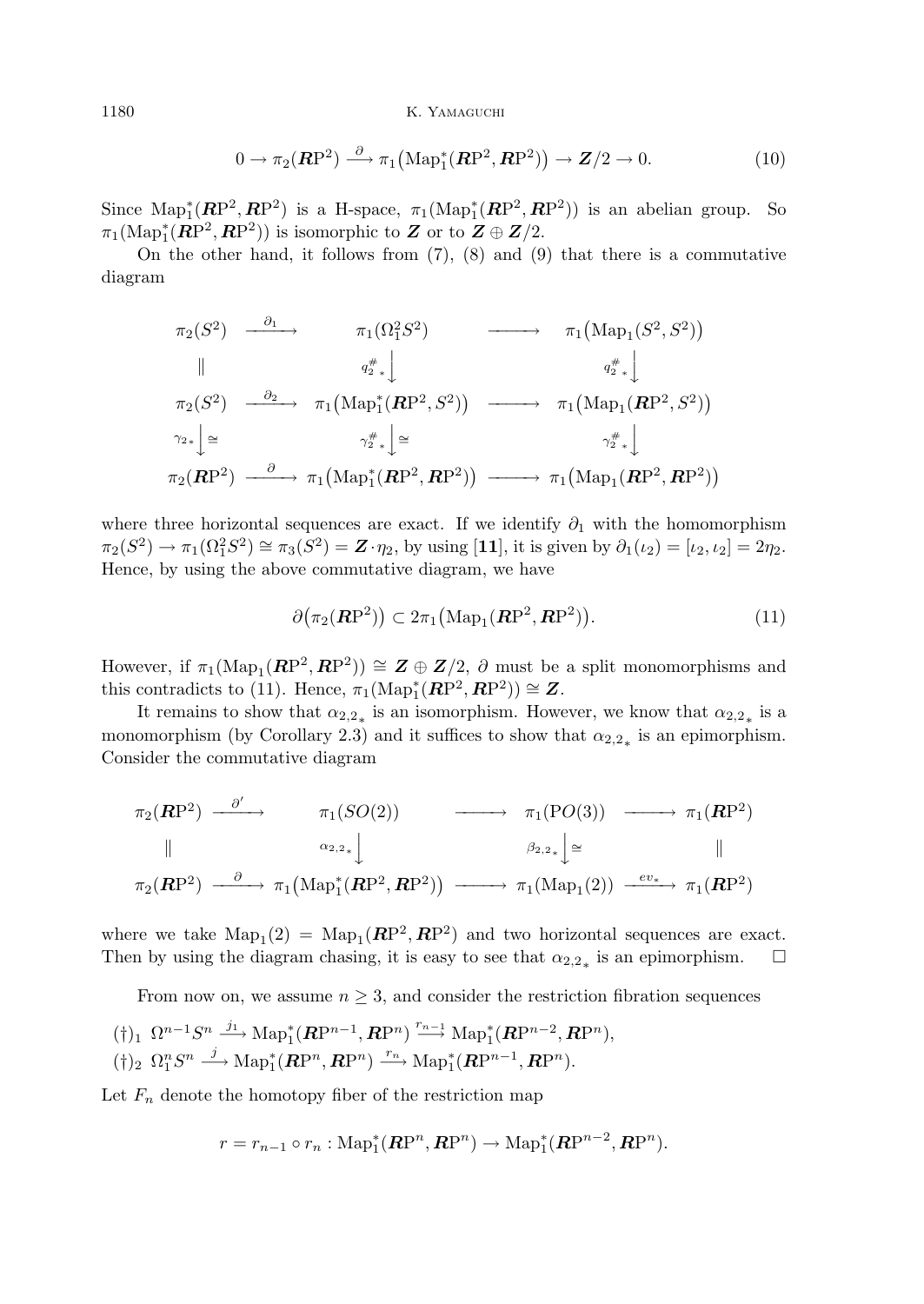Then it follows from [1, Lemma 2.1] that we obtain the following homotopy commutative diagram

$$
\Omega_1^n S^n \xrightarrow{j' \longrightarrow} F_n \xrightarrow{r' \longrightarrow} \Omega^{n-1} S^n
$$
\n
$$
\parallel \qquad \qquad \downarrow \qquad \qquad \downarrow \qquad \qquad \downarrow
$$
\n
$$
\Omega_1^n S^n \xrightarrow{j \longrightarrow} \text{Map}_1^*(\mathbb{RP}^n, \mathbb{RP}^n) \xrightarrow{r_n} \text{Map}_1^*(\mathbb{RP}^{n-1}, \mathbb{RP}^n) \qquad (12)
$$
\n
$$
\downarrow \qquad \qquad \downarrow \qquad \qquad \downarrow
$$
\n
$$
\downarrow \qquad \qquad \downarrow \qquad \qquad \downarrow
$$
\n
$$
\downarrow \qquad \qquad \downarrow
$$
\n
$$
\downarrow \qquad \qquad \downarrow
$$
\n
$$
\downarrow \qquad \qquad \downarrow
$$
\n
$$
\downarrow \qquad \qquad \downarrow
$$
\n
$$
\downarrow \qquad \qquad \downarrow
$$
\n
$$
\downarrow \qquad \qquad \downarrow
$$
\n
$$
\downarrow \qquad \qquad \downarrow
$$
\n
$$
\downarrow \qquad \qquad \downarrow
$$
\n
$$
\downarrow \qquad \qquad \downarrow
$$
\n
$$
\downarrow \qquad \qquad \downarrow
$$
\n
$$
\downarrow \qquad \qquad \downarrow
$$
\n
$$
\downarrow \qquad \qquad \downarrow
$$
\n
$$
\downarrow \qquad \qquad \downarrow
$$
\n
$$
\downarrow \qquad \qquad \downarrow
$$
\n
$$
\downarrow \qquad \qquad \downarrow
$$
\n
$$
\downarrow \qquad \qquad \downarrow
$$
\n
$$
\downarrow \qquad \qquad \downarrow
$$
\n
$$
\downarrow \qquad \qquad \downarrow
$$
\n
$$
\downarrow \qquad \qquad \downarrow
$$
\n
$$
\downarrow \qquad \qquad \downarrow
$$
\n
$$
\downarrow \qquad \qquad \downarrow
$$
\n
$$
\downarrow \qquad \qquad \downarrow
$$
\n
$$
\downarrow \qquad \qquad \downarrow
$$
\n
$$
\downarrow \qquad \qquad \downarrow
$$
\n
$$
\downarrow \qquad \qquad \downarrow
$$
\n
$$
\downarrow
$$

where all horizontal and vertical sequences are fibration sequences. So we also obtain the fibration sequence

$$
\Omega_1^n S^n \xrightarrow{j'} F_n \longrightarrow \Omega^{n-1} S^n \tag{13}
$$

LEMMA 5.2. Let  $n > 3$  be an integer.

- (i)  $j'_{*} : \pi_1(\Omega_1^n S^n) \to \pi_1(F_n)$  is a monomorphims.
- (ii)  $j_{1*}: \pi_2(\Omega^{n-1}S^n) \cong \pi_{n+1}(S^n) \stackrel{\cong}{\longrightarrow} \pi_2(\text{Map}^*_1(\mathbb{RP}^{n-1}, \mathbb{RP}^n)) \cong \mathbb{Z}/2$  is an isomorphism.

PROOF. (i) Consider the Serre spectral sequence

$$
E_{s,t}^{2} = H_{s}(\Omega^{n-1}S^{n}, \mathscr{H}_{t}(\Omega_{1}^{n}S^{n}, \mathbf{Z})) \Rightarrow H_{s+t}(F_{n}, \mathbf{Z})
$$

associated to the fibration sequence (13). We note that we can identify  $E_{s,0}^{2}$  =  $H_s(\Omega^{n-1}S^n, \mathbf{Z})$  and  $E_{0,t}^2 = H_t(\Omega^{n-1}S^n, \mathbf{Z})/Q_t$  for any  $(s, t)$ , where we take  $Q_t =$  $\{\mathscr{H}_t(\gamma)(u) - u : \gamma \in \pi_1(\Omega^{n-1}S^n), u \in H_t(\Omega^n_1S^n, \mathbb{Z})\}.$  By the dimensional reason,  $E_{1,0}^{\infty} = E_{1,0}^{2} = H_{1}(\Omega^{n-1}S^{n}, \mathbf{Z}) = \mathbf{Z}$ . Moreover, because  $\text{Aut}(\mathbf{Z}/2) = \{1\}, \mathscr{H}_{1}(\gamma)(u) = u$ for any  $(\gamma, u) \in \pi_1(\Omega^{n-1}S^n) \times H_1(\Omega^n_1S^n, \mathbf{Z})$ . Hence,  $Q_1 = 0$  and  $E_{0,1}^2 = \mathbf{Z}/2$ . Since  $E_{2,0}^2 = H_2(\Omega^{n-1}S^n, \mathbf{Z}) = 0, E_{0,1}^{\infty} = E_{0,1}^2 = \mathbf{Z}/2.$  Hence, there is an isomorphism  $H_1(F_n, \mathbf{Z}) \cong \mathbf{Z} \oplus \mathbf{Z}/2.$ 

Now we assume that  $j'_{*} : \pi_1(\Omega_1^n S^n) \to \pi_1(F_n)$  is not a monomorphism. Then, clearly  $j'_{*} = 0$ , and if we recall the exact sequence

$$
\mathbf{Z}/2 \cong \pi_1(\Omega_1^n S^n) \xrightarrow{j'_*} \pi_1(F_n) \to \pi_1(\Omega^{n-1} S^n) \cong \mathbf{Z} \to 0,
$$

we have  $\pi_1(F_n) \cong \mathbb{Z}$ . However, by using the Hurewicz Theorem, there is an isomorphism  $H_1(F_n, \mathbf{Z}) \cong \pi_1(F_n) \cong \mathbf{Z}$ , which is a contradiction. Hence,  $j'_{*}$  is a monomorphism.

(ii) By Proposition 2.1,  $\pi_1(\text{Map}_1^*(\mathbb{RP}^{n-2}, \mathbb{RP}^n)) \cong \pi_1(\text{PV}_{n,n-2}) \cong 0$ . So it follows from the proof of Proposition 2.2 and the diagram  $(*)_{n-1}$  that there is a commutative diagram of the exact sequences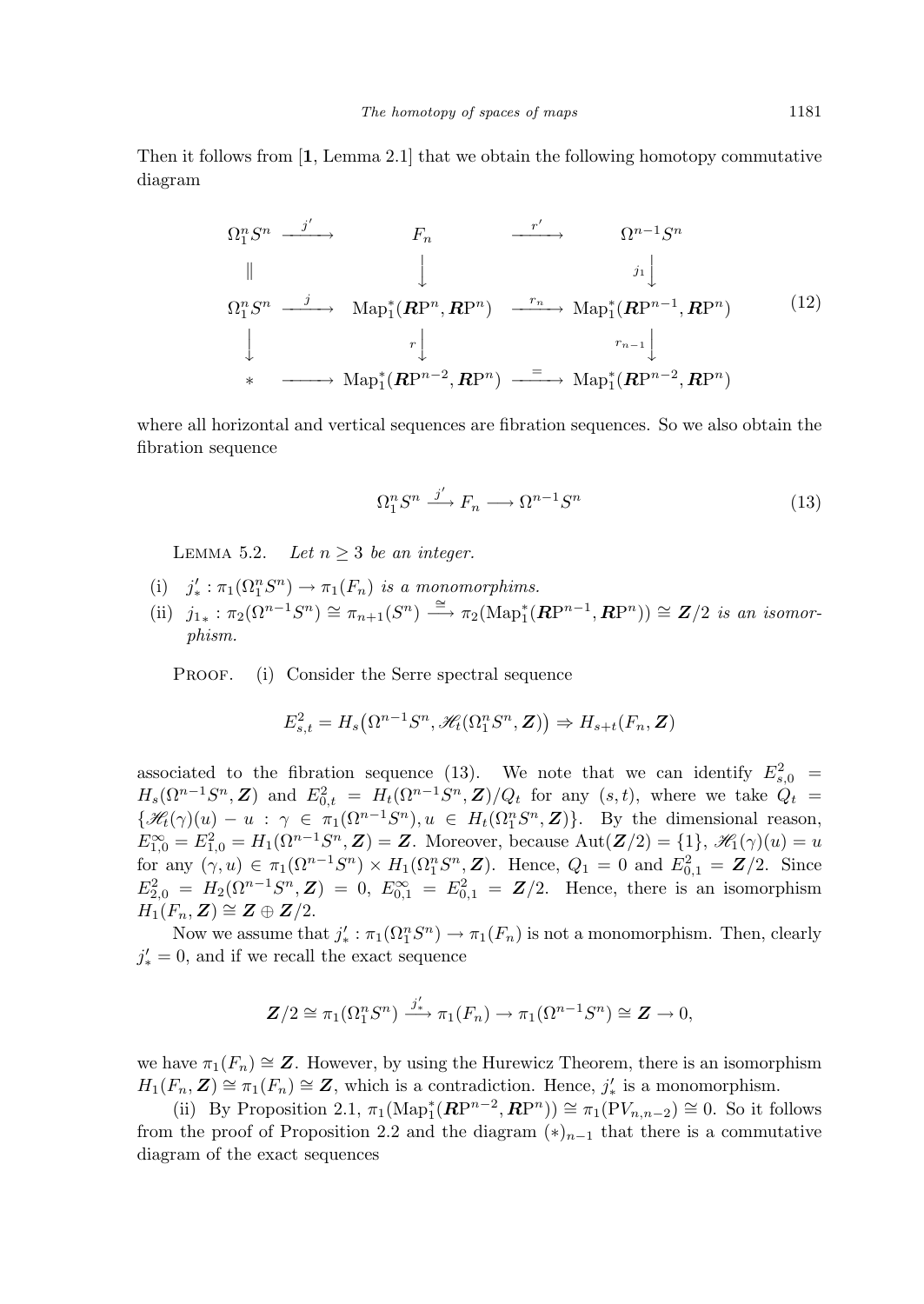1182 K. Yamaguchi

$$
\pi_2(V_{n,n-2}) \longrightarrow \pi_1(S^1) \longrightarrow \pi_1(SO(n)) \longrightarrow 0
$$
  
\n
$$
\alpha_{n-2,n_*} \downarrow \cong \qquad E^{n-1} \downarrow \cong \qquad \qquad \alpha_{n-1,n_*} \downarrow \cong
$$
  
\n
$$
\pi_2(\text{Map}_1^*(\mathbf{RP}^{n-2}, \mathbf{RP}^n)) \longrightarrow \overset{\partial''}{\longrightarrow} \pi_n(S^n) \longrightarrow \pi_1(\text{Map}_1^*(\mathbf{RP}^{n-1}, \mathbf{RP}^n)) \longrightarrow 0
$$
  
\n
$$
\parallel \qquad \qquad \parallel \qquad \qquad \parallel
$$
  
\n
$$
\mathbf{Z} \qquad \mathbf{Z} \qquad \mathbf{Z}/2
$$

Since  $\partial''$  is a monomorphism, it follows from the fibration sequence  $(\dagger)_1$  that  $r_{n-1*}$ :  $\pi_2(\text{Map}_1^*(\mathbb{RP}^{n-1}, \mathbb{RP}^n)) \to \pi_2(\text{Map}_1^*(\mathbb{RP}^{n-2}, \mathbb{RP}^n))$  is trivial. Hence, by using  $(\dagger)_1$ ,  $j_{1*}: \pi_2(\Omega^{n-1}S^n) \to \pi_2(\text{Map}_1^*(\mathbb{RP}^{n-1},\mathbb{RP}^n))$  is an epimorphism. It remains to show that  $j_{1*}$  is a monomorphism. If we recall that

$$
\alpha_{n-2,n_*}: \pi_3(V_{n,n-2}) \to \pi_3\big(\mathrm{Map}^*_1(\mathbb{RP}^{n-2}, \mathbb{RP}^n)\big)
$$

is an epimorphism (by Proposition 2.1) and consider the commutative diagram

$$
\pi_3(V_{n,n-2}) \longrightarrow \pi_2(S^1) = 0
$$
  

$$
\alpha_{n-2,n_*} \downarrow \qquad E^{n-1} \downarrow
$$
  

$$
\pi_3(\text{Map}_1^*(\mathbf{RP}^{n-2}, \mathbf{RP}^n)) \longrightarrow \pi_2(\Omega^{n-1}\mathbf{RP}^n) \cong \pi_{n+1}(S^n),
$$

 $\partial_1$  is trivial. Hence, by using the fibration sequence  $(\dagger)_1$ ,  $j_{1*}$ :  $\pi_2(\Omega^{n-1}S^n)$  →  $\pi_2(\text{Map}_1^*(\mathbb{RP}^{n-1}, \mathbb{RP}^n))$  is also a monomorphism.

THEOREM 5.3. If  $n \geq 3$ , there are isomorphisms

$$
\begin{cases} \pi_1\big(\mathrm{Map}_1^*(\mathbf{R}\mathrm{P}^n,\mathbf{R}\mathrm{P}^n)\big) \cong \mathbf{Z}/2 \oplus \mathbf{Z}/2, \\ \pi_1\big(\mathrm{Map}_1(\mathbf{R}\mathrm{P}^n,\mathbf{R}\mathrm{P}^n)\big) \cong \mathbf{Z}/4 \oplus \mathbf{Z}/2. \end{cases}
$$

PROOF. Consider the commutative diagram induced from the diagram  $(12)$ 

$$
\pi_2(\Omega^{n-1}S^n) \longrightarrow \pi_1(\Omega_1^nS^n) \xrightarrow{j'}
$$
\n
$$
\pi_1(F_n)
$$
\n
$$
\downarrow \pi_2(\text{Map}_1^*(\mathbf{RP}^{n-1}, \mathbf{RP}^n)) \xrightarrow{\partial} \pi_1(\Omega_1^nS^n) \xrightarrow{j_*} \pi_1(\text{Map}_1^*(\mathbf{RP}^n, \mathbf{RP}^n))
$$

where two horizontal sequences are exact. Because  $j'_{*}$  is a monomorphism and  $j_{1*}$  is an isomorphism (by Lemma 5.2), it follows from the above commutative diagram that  $\partial = 0$ and  $j_*$  is a monomorphism. Hence, we have the short exact sequence

$$
0 \to \pi_1(\Omega_1^n S^n) \xrightarrow{j_*} \pi_1(\mathrm{Map}_1^*(\mathbf{RP}^n, \mathbf{RP}^n)) \xrightarrow{r_{n*}} \pi_1(\mathrm{Map}_1^*(\mathbf{RP}^{n-1}, \mathbf{RP}^n)) \to 0.
$$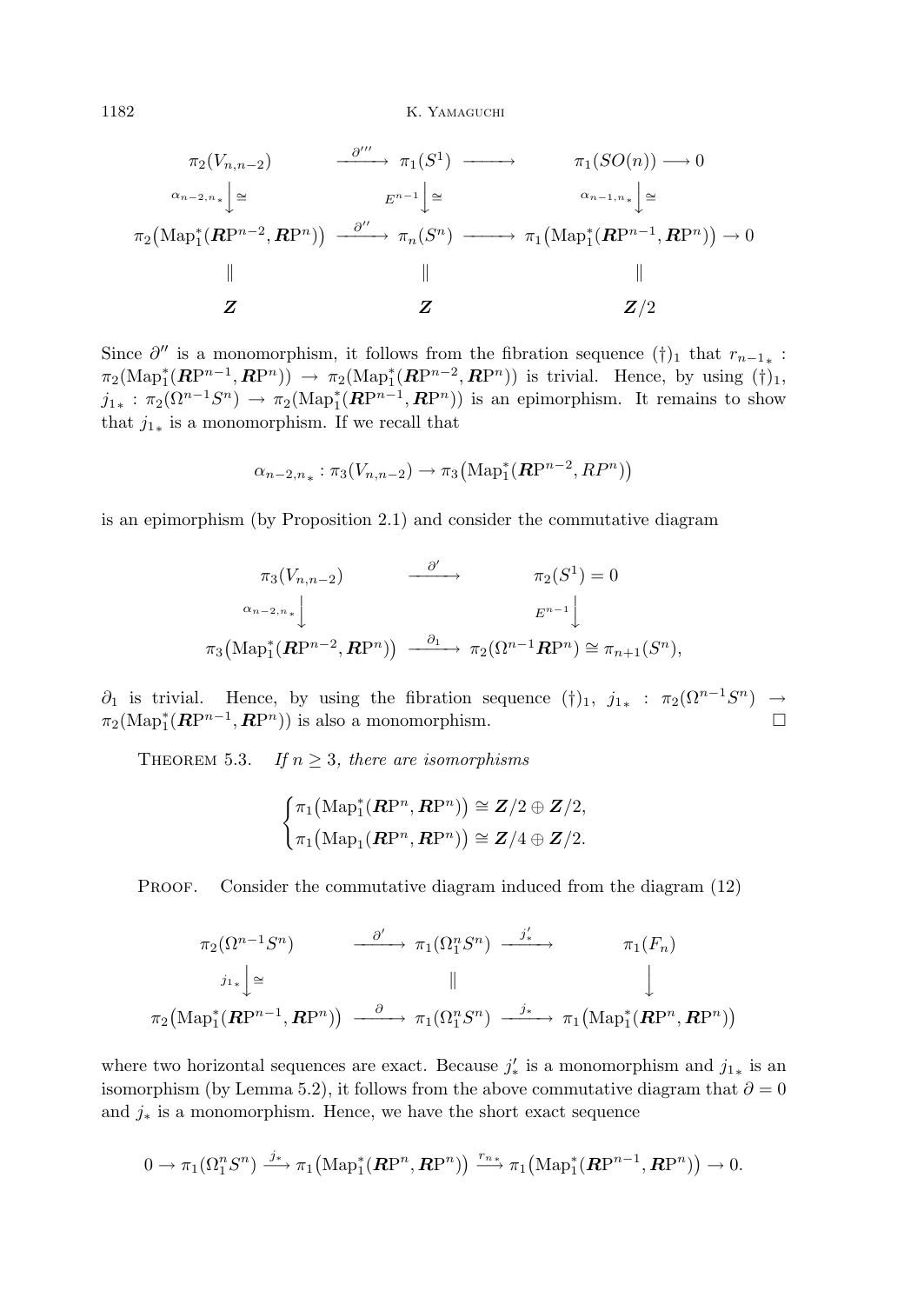Because  $\pi_1(\text{Map}_1^*(\mathbb{RP}^{n-1}, \mathbb{RP}^n)) \cong \mathbb{Z}/2 \cong \pi_1(\Omega_1^n S^n), \pi_1(\text{Map}_1^*(\mathbb{RP}^n, \mathbb{RP}^n))$  is isomorphic to  $\mathbf{Z}/4$  or to  $\mathbf{Z}/2 \oplus \mathbf{Z}/2$ .

However, because  $\alpha_{n,n_*}: \mathbf{Z}/2 = \pi_1(SO(n)) \to \pi_1(\text{Map}_1^*(\mathbb{RP}^n, \mathbb{RP}^n))$  is a splitting monomorphism (by Corollary 2.3),  $\pi_1(\text{Map}_1^*(\mathbb{RP}^n, \mathbb{RP}^n))$  contains  $\mathbb{Z}/2$  as a direct summand and we obtain the isomorphism

$$
\pi_1\big(\mathrm{Map}^*_1(\mathbf{RP}^n, \mathbf{RP}^n)\big) \cong \mathbf{Z}/2 \oplus \mathbf{Z}/2. \tag{14}
$$

Next, if we recall  $\pi_2(\mathbf{R}P^n) = 0$  and consider the homotopy exact sequence induced from (3), we have the short exact sequence

$$
0 \to \pi_1\big(\mathrm{Map}^*_1(\mathbf{RP}^n, \mathbf{RP}^n)\big) \to \pi_1\big(\mathrm{Map}_1(\mathbf{RP}^n, \mathbf{RP}^n)\big) \xrightarrow{ev_*} \pi_1(\mathbf{RP}^n) \to 0.
$$

Then, it follows from Corollary 2.3 and (14) that  $\pi_1(\text{Map}_1(\mathbf{RP}^n, \mathbf{RP}^n))$  is an abelian group of order 8 and it contains  $\mathbf{Z}/4 = \pi_1(\text{PO}(n+1))$  as a direct summand. Hence,  $\pi_1(\text{Map}_1(\mathbb{R}\mathrm{P}^n, \mathbb{R}\mathrm{P}^n)) \cong \mathbb{Z}/4 \oplus \mathbb{Z}/2.$ 

PROOF OF THEOREM 1.4. The assertion (i) follows from Proposition 2.2, Corollary 2.3 and Theorem 5.1. The assertion (ii) follows from Proposition 2.2, Theorem 5.1 and Theorem 5.3.  $\Box$ 

ACKNOWLEDGEMENTS. The author would like to take this opportunity to thank Dr. N. Okazaki for teaching him his idea concerning rational homotopy equivalences. He is also indebted to Professors A. Kozlowski, M. Mimura, and Y. Kotani for numerous helpful conversations concerning the rational homotopy theory of mapping spaces.

#### References

- [ 1 ] F. R. Cohen, J. C. Moore and J. A. Neisendorfer, The double suspension and exponents of the homotopy groups of spheres, Ann. Math., 110 (1979), 549–565.
- [ 2 ] V. L. Hansen, On the space of maps of a closed surface into the 2-sphere, Math. Scand., 35 (1974), 140–158.
- [ 3 ] A. Kozlowski and K. Yamaguchi, Spaces of holomorphic maps between complex projective spaces of degree one, Topology Appl., 132 (2003), 139–145.
- [4] M. Mimura, G. Nishida and H. Toda, Localization of CW complexes and its applications, J. Math. Soc. Japan, 23 (1971), 593–624.
- [5] W. Meier and R. Strebel, Homotopy group of acyclic spaces, Quart. J. Math. Oxford, 32 (1981), 81–95.
- [ 6 ] M. Mimura and H. Toda, Topology of Lie groups, I, II, Translation of Math. Monographs, 91, Amer. Math. Soc. Providence, 1991.
- [7] J. M. Møller, On spaces of maps between complex projective spaces, Proc. Amer. Math. Soc., 91 (1984), 471–476.
- [8] S. Sasao, The homotopy of  $\mathrm{Map}(\mathbb{C}P^m, \mathbb{C}P^n)$ , J. London Math., 8 (1974), 193–197.
- [9] J. P. Serre, Groupes d'homotopie et classes de groupes abéliens, Ann. Math., 58 (1953), 258–294.
- [10] H. Toda, Composition methods in homotopy groups of spheres, Annals of Math. Studies, 49, Princeton Univ. Press, 1962.
- [11] G. W. Whitehead, On products in homotopy groups, Ann. Math., 47 (1946), 460-475.
- [12] K. Yamaguchi, The topology of spaces of maps between real projective spaces, J. Math. Kyoto Univ., 43 (2003), 503–507.